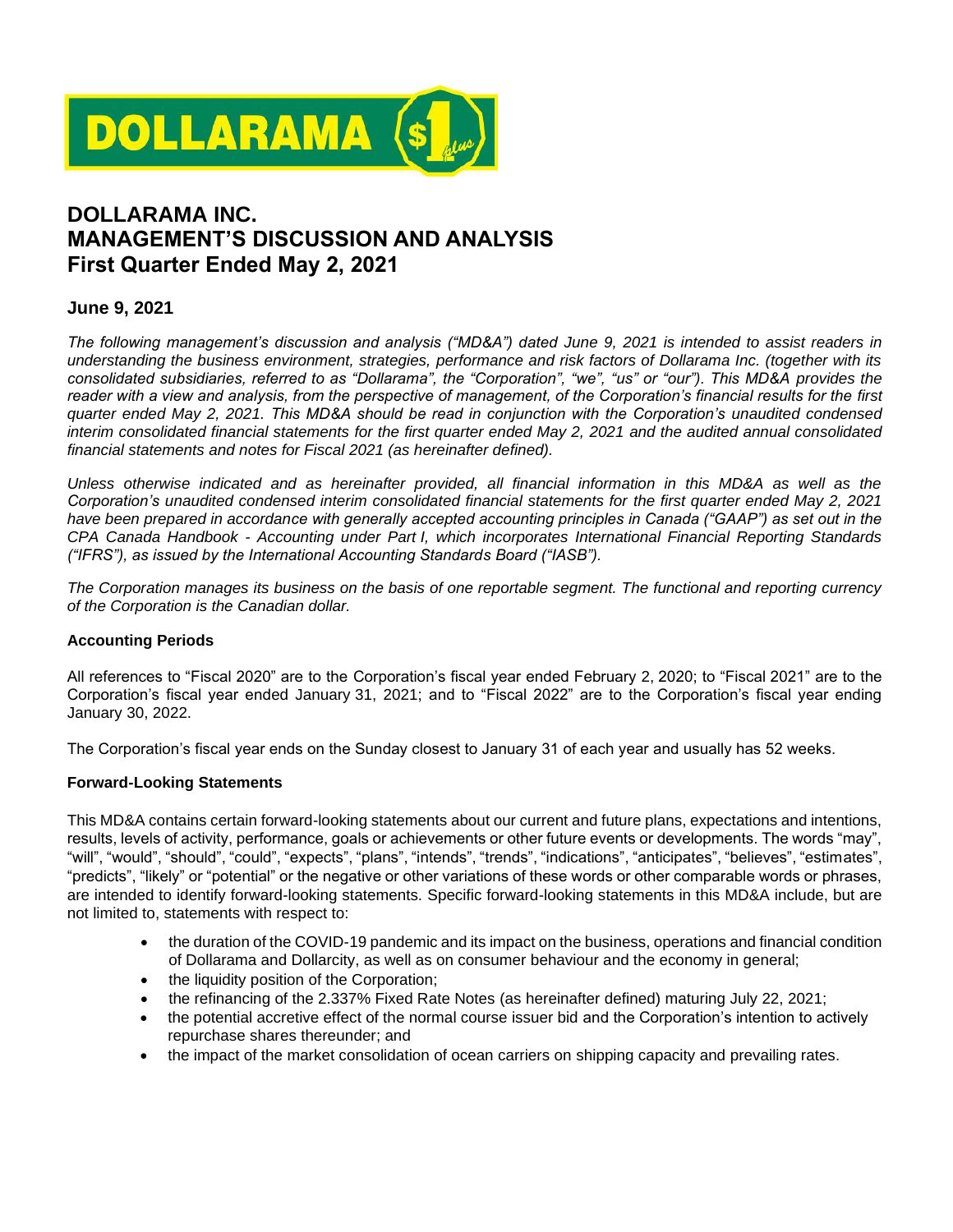Forward-looking statements are based on information currently available to management and on estimates and assumptions made by management regarding, among other things, general economic conditions and the competitive environment within the retail industry in Canada and in Latin America, in light of its experience and perception of historical trends, current conditions and expected future developments, as well as other factors that are believed to be appropriate and reasonable in the circumstances. However, there can be no assurance that such estimates and assumptions will prove to be correct. Many factors could cause actual results, level of activity, performance or achievements or future events or developments to differ materially from those expressed or implied by the forward-looking statements, including the following factors which are discussed in greater detail in the "Risks and Uncertainties" section of the Corporation's annual MD&A and annual information form for Fiscal 2021, both available on SEDAR at [www.sedar.com](http://www.sedar.com/) and on the Corporation's website at **[www.dollarama.com:](http://www.dollarama.com/)** future increases in operating costs (including increases in statutory minimum wages and incremental costs associated with COVID-19 measures), future increases in merchandise costs (including as a result of rising raw material costs and tariff disputes), future increases in shipping and transportation costs, inability to sustain assortment and replenishment of merchandise, increase in the cost or a disruption in the flow of imported goods (including as a result of the global outbreak of COVID-19), failure to maintain brand image and reputation, disruption of distribution infrastructure, inventory shrinkage, inability to renew store, warehouse and head office leases on favourable terms, inability to increase warehouse and distribution centre capacity in a timely manner, seasonality, market acceptance of private brands, failure to protect trademarks and other proprietary rights, foreign exchange rate fluctuations, potential losses associated with using derivative financial instruments, level of indebtedness and inability to generate sufficient cash to service debt, changes in creditworthiness and credit rating and the potential increase in the cost of capital, interest rate risk associated with variable rate indebtedness, competition in the retail industry, disruptive technologies, general economic conditions, departure of senior executives, failure to attract and retain quality employees, disruption in information technology systems, inability to protect systems against cyber-attacks, unsuccessful execution of the growth strategy, holding company structure, adverse weather, pandemic or epidemic outbreaks, earthquakes and other natural disasters, climate change, geopolitical events and political unrest in foreign countries, unexpected costs associated with current insurance programs, product liability claims and product recalls, litigation, regulatory and environmental compliance and shareholder activism.

These factors are not intended to represent a complete list of the factors that could affect the Corporation; however, they should be considered carefully. The purpose of the forward-looking statements is to provide the reader with a description of management's expectations regarding the Corporation's financial performance and may not be appropriate for other purposes; readers should not place undue reliance on forward-looking statements made herein. Furthermore, unless otherwise stated, the forward-looking statements contained in this MD&A are made as at June 9, 2021 and management has no intention and undertakes no obligation to update or revise any forward-looking statements, whether as a result of new information, future events or otherwise, except as required by law.

All of the forward-looking statements contained in this MD&A are expressly qualified by this cautionary statement.

## **GAAP and Non-GAAP Measures**

This MD&A as well as the Corporation's unaudited condensed interim consolidated financial statements and notes for the first quarter ended May 2, 2021 have been prepared in accordance with GAAP. However, this MD&A also refers to certain non-GAAP measures. The non-GAAP measures used by the Corporation are as follows:

| <b>EBITDA</b>            | Represents operating income plus depreciation and amortization and includes share of net    |
|--------------------------|---------------------------------------------------------------------------------------------|
|                          | earnings of equity-accounted investment.                                                    |
| <b>EBITDA</b> margin     | Represents EBITDA divided by sales.                                                         |
| <b>Total debt</b>        | Represents the sum of long-term debt (including accrued interest and unamortized debt issue |
|                          | costs as current portion), short-term borrowings under the US Commercial Paper Program (as  |
|                          | hereinafter defined) and other bank indebtedness (if any).                                  |
| Net debt                 | Represents total debt minus cash.                                                           |
| <b>Adjusted retained</b> | Represents deficit plus the excess of (i) the price paid for all common shares repurchased  |
| earnings                 | under the Corporation's normal course issuer bids from inception in June 2012 through       |
|                          | May 2, 2021 over (ii) the book value of those common shares.                                |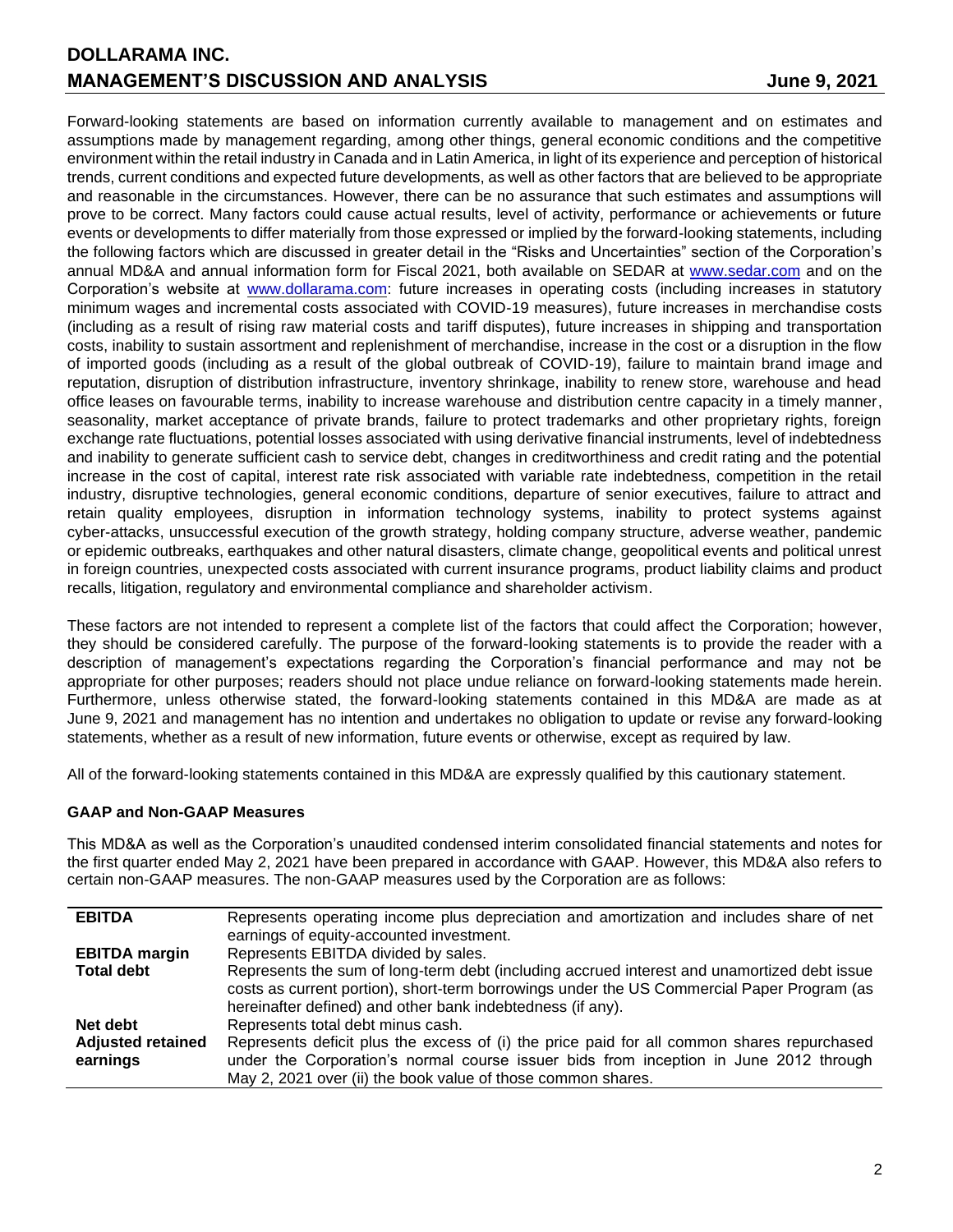The above-described non-GAAP measures do not have a standardized meaning prescribed by GAAP and are therefore unlikely to be comparable to similar measures presented by other issuers. Non-GAAP measures provide investors with a supplemental measure of our operating performance and financial position and thus highlight trends in our core business that may not otherwise be apparent when relying solely on GAAP measures. With the exception of adjusted retained earnings, these measures are used to bridge differences between external reporting under GAAP and external reporting that is tailored to the retail industry, and should not be considered in isolation or as a substitute for financial performance measures calculated in accordance with GAAP. Management uses non-GAAP measures in order to facilitate operating and financial performance comparisons from period to period, to prepare annual budgets, to assess the Corporation's ability to meet future debt service, capital expenditure and working capital requirements, and to evaluate senior management's performance. Management uses total debt and net debt to calculate the Corporation's indebtedness level, cash position, future cash needs and financial leverage ratios. Adjusted retained earnings is a non-GAAP measure that shows retained earnings without the effect of the excess of (i) the price paid for all common shares repurchased under the Corporation's normal course issuer bids from inception in June 2012 through May 2, 2021 over (ii) the book value of those common shares. The Corporation believes that securities analysts, investors and other interested parties frequently use non-GAAP measures in the evaluation of issuers. Refer to the section entitled "Selected Consolidated Financial Information" of this MD&A for a reconciliation of the non-GAAP measures used and presented by the Corporation to the most directly comparable GAAP measures.

## **Recent Events**

## *Performance Share Units*

On March 30, 2021, upon recommendation of the Human Resources and Compensation Committee, the board of directors of the Corporation (the "Board of Directors") approved the introduction of a new performance component to the Corporation's long-term incentive plan (the "LTIP"), namely performance share units ("PSUs"), to be awarded annually concurrently with share options. Awards under the LTIP are now allocated so that at all times PSUs represent a minimum of 50% of the target dollar value of the LTIP award. PSUs will be settled shortly after the vesting determination date, following the expiry of the three-year performance period of each grant, in common shares of the Corporation purchased on the open market. Vesting will be based upon the achievement of performance objectives established at the time of the award by the Board of Directors.

## *Quarterly Cash Dividend*

On June 9, 2021, the Corporation announced that its Board of Directors had approved a quarterly cash dividend for holders of common shares of \$0.0503 per common share. This dividend is payable on August 6, 2021, to shareholders of record at the close of business on July 9, 2021. The dividend is designated as an "eligible dividend" for Canadian tax purposes.

## *COVID-19 Update*

The ongoing COVID-19 pandemic and various measures taken by provincial governments in response to its third wave continued to impact consumer shopping patterns and Dollarama's results in the first quarter of Fiscal 2022. These measures included a stay-at-home order and a ban on the sale of non-essential goods in Ontario, where approximately 40% of the Corporation's stores are located, effective April 8, 2021, which had an immediate and sustained impact on sales for the remainder of the quarter and beyond.

In this context, Dollarama continues to maintain wide-ranging measures to promote the health and safety of its employees across its operations and of its customers in-store. In addition to various cleaning, sanitization and physical distancing measures, strict protocols remain in place to minimize risk to employees and customers in any proven or probable case of COVID-19.

Direct costs related to COVID-19 protocols followed by Dollarama to support employees and protect the health and safety of customers and employees totalled approximately \$18.3 million in the first quarter of Fiscal 2022, and the full amount is recorded in SG&A (as hereinafter defined). This amount does not reflect any indirect costs related to COVID-19 such as lost sales.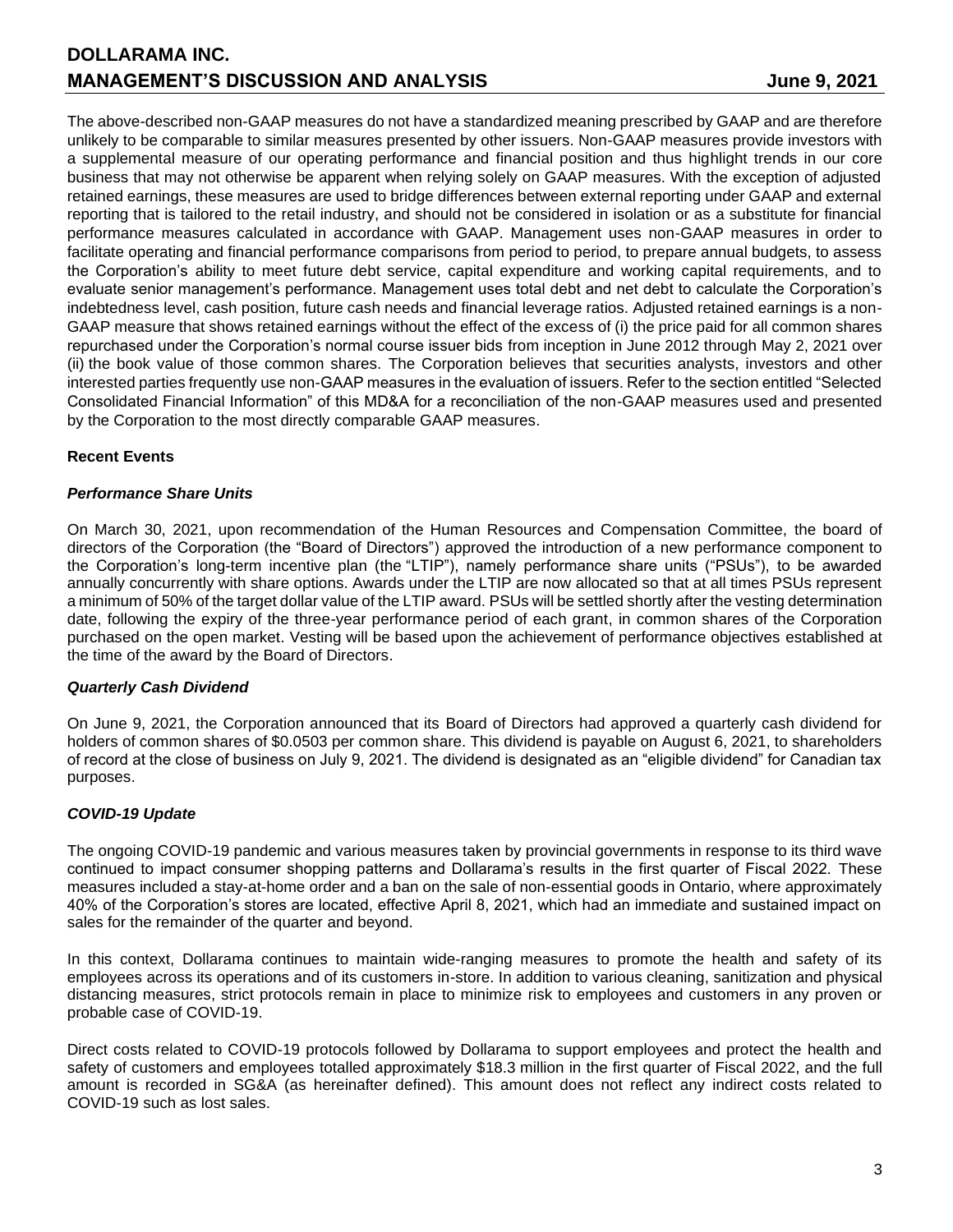### **Overview**

### *Our Business*

As at May 2, 2021, the Corporation had 1,368 stores in Canada, including 12 net new stores opened during the first quarter of Fiscal 2022, and continues to expand its network across the country. In the context of the ongoing COVID-19 pandemic, a small number of stores were temporarily closed at the end of the quarter, mostly in Ontario and in enclosed shopping malls, where the majority of other businesses were closed at the time and where another Dollarama location in close proximity was open.

Stores average 10,336 square feet and offer a broad assortment of consumable products, general merchandise and seasonal items, including private label and nationally branded products, all at compelling values. Merchandise is sold in individual or multiple units at select, fixed price points up to \$4.00. All stores are corporately operated, providing a consistent shopping experience, and many are located in high-traffic areas in metropolitan areas, mid-sized cities and small towns.

The Corporation has an online store to provide additional convenience to its Canadian customers – individuals and businesses alike – who wish to buy products in large quantities that may not be available in-store. A selection of products from the broader consumable, general merchandise and seasonal offering are available for purchase through the online store by the full case only.

The Corporation's strategy is to grow sales, operating income, net earnings, earnings per share and cash flows by expanding its Canadian store network and by offering a compelling value proposition on a wide variety of merchandise to a broad base of customers. The Corporation continually strives to maintain and improve the efficiency of its operations.

The Corporation also has operations in Latin America through its 50.1% equity interest in Dollarcity, a Latin American value retailer headquartered in Panama. Dollarcity offers a broad assortment of consumable products, general merchandise and seasonal items at select, fixed price points up to US\$3.00 (or the equivalent in local currency) in El Salvador and Guatemala and up to the equivalent of US\$4.00 in local currency in Colombia. As at March 31, 2021, Dollarcity had a total of 279 stores with 156 locations in Colombia, 54 in El Salvador and 69 in Guatemala. Subsequent to its quarter end, Dollarcity opened its first store in Peru.

## *Key Items in the First Quarter of Fiscal 2022*

Compared to the first quarter of Fiscal 2021:

- Sales increased by 13.0% to \$954.2 million;
- Comparable store sales<sup>(1)</sup> (excluding temporarily closed stores) increased by 5.8%;
- Gross margin<sup>(1)</sup> was 42.3% of sales, compared to 41.3% of sales;
- $\bullet$  EBITDA<sup>(1)</sup> increased by 16.1% to \$248.2 million, or 26.0% of sales, compared to 25.3% of sales;
- Operating income increased by 18.1% to \$176.8 million, or 18.5% of sales, compared to 17.7% of sales;
- Incremental direct costs related to COVID-19 measures amounted to \$18.3 million, compared to \$15.0 million incurred in the last six weeks of the corresponding quarter;
- Diluted net earnings per common share increased by 32.1%, to \$0.37 from \$0.28; and
- The Corporation opened 12 net new stores compared to 10 net new stores.

<sup>(1)</sup> We refer the reader to the notes in the section entitled "Selected Consolidated Financial Information" of this press release for the definition of these items and, when applicable, their reconciliation with the most directly comparable GAAP measure.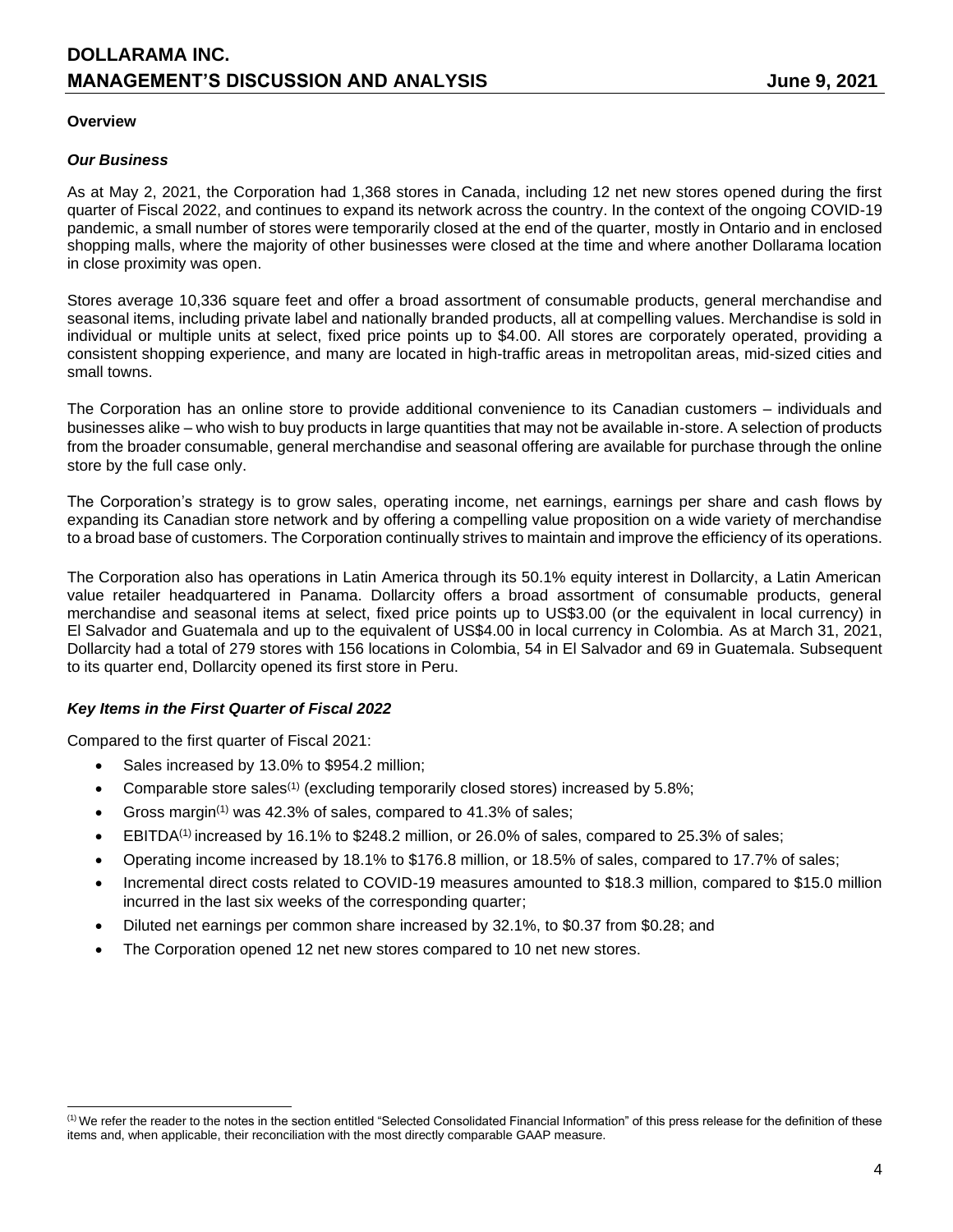## **Outlook**

Due to the continued uncertainty related to the COVID-19 pandemic, the Corporation only provided limited guidance for Fiscal 2022. Management's expectations as to net new stores openings and capital expenditures for Fiscal 2022 are contained in the Corporation's press release dated June 9, 2021 under the heading "Outlook and COVID-19 Impact". The press release is available on SEDAR at [www.sedar.com](http://www.sedar.com/) and on the Corporation's website at [www.dollarama.com.](http://www.dollarama.com/)

### **Factors Affecting Results of Operations**

### *Sales*

The Corporation recognizes revenue from the sale of products or the rendering of services as the performance obligations are fulfilled.

All sales are final. Revenue is shown net of sales tax and discounts. Gift cards sold are recorded as a liability, and revenue is recognized when gift cards are redeemed.

Sales consist of comparable store sales and new store sales as well as sales to third parties.

Comparable store sales represent sales of Dollarama stores, including relocated and expanded stores, open for at least 13 complete fiscal months relative to the same period in the prior fiscal year. The primary drivers of comparable store sales performance are changes in the number of transactions and the average transaction size. To increase comparable store sales, the Corporation focuses on offering a wide selection of quality merchandise at attractive values in welldesigned, consistent and convenient store formats.

The Corporation's wholly-owned subsidiary, Dollarama International Inc. ("Dollarama International"), may enter into arrangements with customers for the sale of products to consumers located outside of Canada. When the Corporation acts as the principal in these arrangements, it recognizes revenue based on the amounts billed to customers. Otherwise, the Corporation recognizes the net amount that it retains as revenue.

Sales by Dollarama International to customers represent sales of merchandise to Dollarcity. Following the acquisition by Dollarama International of a 50.1% interest in Dollarcity on August 14, 2019, the Corporation continues, through Dollarama International, to share its business expertise, to provide various services and to act as Dollarcity's primary supplier of products, either as principal or as intermediary, pursuant to a licensing and services agreement (the "LSA") entered into between the parties in February 2013.

Historically, the Corporation's highest sales results have occurred in the fourth quarter, with December representing the highest proportion of sales. Sales also generally increase ahead of other holidays and celebrations, such as Easter, St. Patrick's Day, Valentine's Day and Halloween, but the Corporation otherwise experiences limited seasonal fluctuations in sales in the normal course of business. Restrictions imposed by provincial authorities on retailers in the context of the COVID-19 pandemic, including a stay-at-home order and a ban on the sale of non-essential goods in Ontario starting April 8, 2021, in reaction to a sharp rise in COVID-19 case counts across the country continue to have a negative impact on traffic and sales to this date, as further discussed below. Refer to the section of the annual MD&A dated March 31, 2021 entitled "Risks and Uncertainties" for a discussion about the risks associated with seasonality and business continuity.

## *Cost of Sales*

Our cost of sales consists mainly of inventory purchased, the variable and non-indexed portion of store occupancy costs that are excluded from the lease liability under IFRS 16, and transportation costs (which are largely variable and proportional to our sales volume) as well as warehouse and distribution centre occupancy costs. We record vendor rebates, consisting of volume purchase rebates, when it is probable that they will be received and the amounts are reasonably estimable. The rebates are recorded as a reduction of inventory purchases or, if the related inventory has been sold, as a reduction of the cost of sales.

Although cost increases can negatively affect our business, our multiple price point product offering provides some flexibility to react to cost increases on a timely basis. We have historically reduced our cost of sales by shifting most of our sourcing to low-cost foreign suppliers. For Fiscal 2021, direct overseas sourcing accounted for 53% of purchases.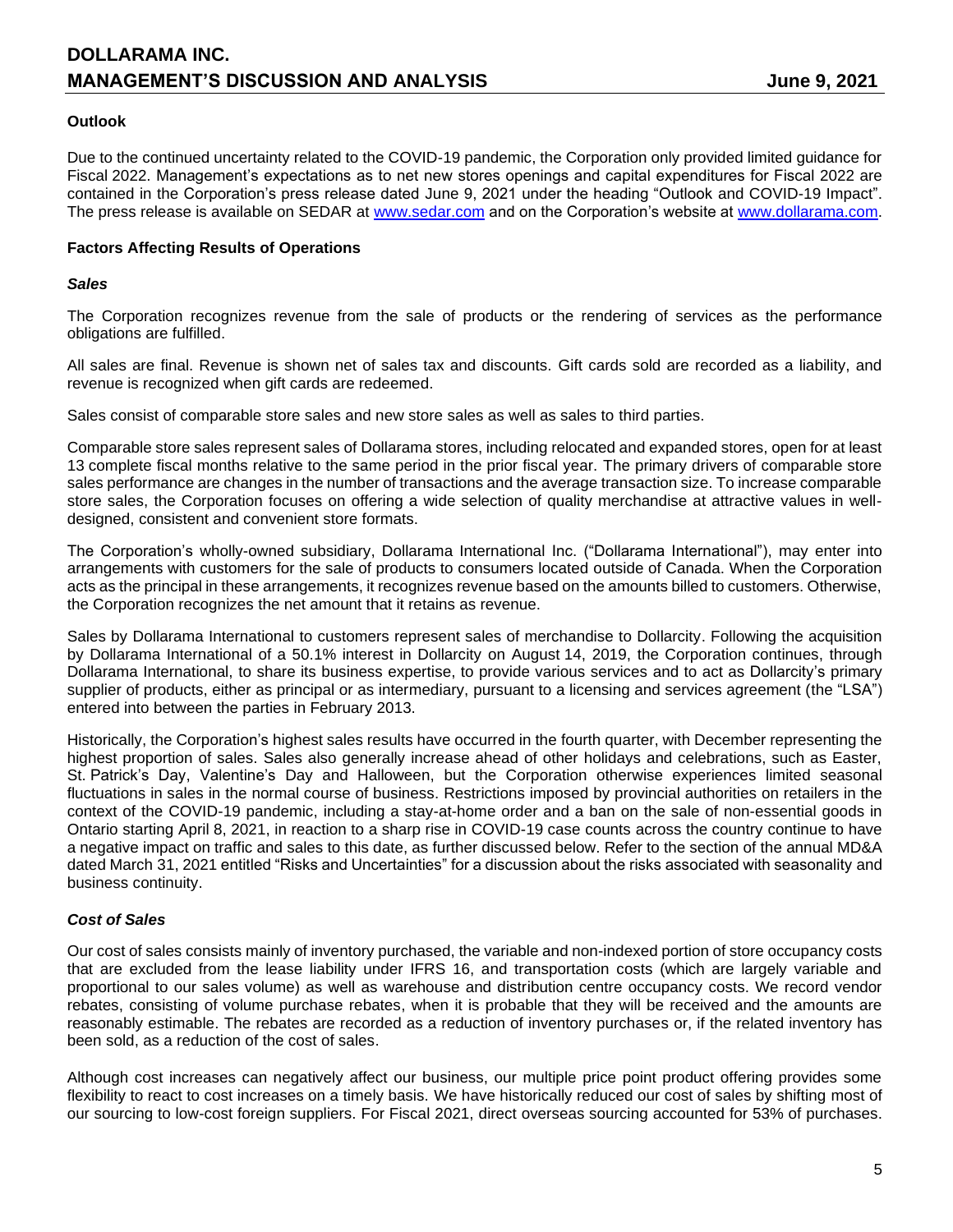While we still source a majority of overseas products from China, we currently purchase products from over 25 different countries around the world.

Since the Corporation purchases goods in currencies other than the Canadian dollar, our cost of sales is affected by fluctuations in foreign currencies against the Canadian dollar. In particular, we purchase a vast majority of our imported merchandise from suppliers in China with U.S. dollars. Therefore, our cost of sales is impacted indirectly by the fluctuation of the Chinese renminbi against the U.S. dollar and directly by the fluctuation of the U.S. dollar against the Canadian dollar.

While we enter into foreign exchange forward contracts and zero cost collar contracts to hedge a significant portion of our exposure to fluctuations in the value of the U.S. dollar against the Canadian dollar (generally nine to twelve months in advance), we do not hedge our exposure to fluctuations in the value of the Chinese renminbi against the U.S. dollar.

Shipping and transportation costs, including surcharges on transportation costs, are also a significant component of our cost of sales. Firstly, when fuel costs fluctuate, shipping and transportation costs increase or decrease, as applicable, because the carriers generally pass on these cost changes to us. Due to the high volatility of fuel costs, it is difficult to forecast the fuel surcharges we may incur from our carriers. Also, inbound shipping costs are impacted by changing dynamics in the ocean shipping industry, most notably by the wave of market consolidation observed in container shipping in recent years, which continues to have an impact on shipping capacity and prevailing rates, especially in the context of the COVID-19 pandemic.

The occupancy costs included in our cost of sales are mainly comprised of variable and non-indexed rental expenses for our stores that are excluded from the lease liability under IFRS 16. Fixed and indexed rental payments are recognized as a lease liability under IFRS 16. Occupancy costs have generally increased over the years. Management believes that it is generally able to negotiate leases at competitive market rates and does not anticipate material rate increases in the short to medium term. Presently, it is too early to determine the impact of the COVID-19 pandemic on commercial real estate rates. Typically, store leases are signed with base terms of ten years and one or more renewal options of five years each.

We strive to maintain a sustainable gross margin, where we believe we can achieve a healthy balance between maximizing returns to shareholders and offering a compelling value to our customers. The gross margin varies on a quarterly basis as a result of fluctuations in product margins, as we refresh approximately 25% to 30% of our offering on an annual basis, and/or fluctuations in logistics and transportation costs, among other factors. This fiscal year, the gross margin is also impacted by a shift in the sales mix in the COVID-19 environment.

## *General, Administrative and Store Operating Expenses*

General, administrative and store operating expenses ("SG&A") consist of store labour, which is primarily variable and proportional to our sales volume, as well as general store maintenance costs, salaries and related benefits of corporate and field management team members, administrative office expenses, professional fees, and other related expenses, all of which are primarily fixed. Although our average store hourly wage rate is higher than the statutory minimum wage, a significant increase in the statutory minimum wage would significantly increase our payroll costs unless we realize offsetting productivity improvements and other store cost reductions.

Certain Canadian provinces implemented notable increases in the statutory minimum wage in Fiscal 2021, and a few more adjustments came into effect since the beginning of Fiscal 2022. Minimum wage adjustments that deviate from the formula based on the year-over-year change in the consumer price index (CPI) create unpredictability, resulting in additional challenges for retailers.

### *Economic or Industry-Wide Factors Affecting the Corporation*

The Corporation operates in the value retail industry, which is highly competitive with respect to price, store location, merchandise quality, assortment and presentation, in-stock consistency, and customer service. In addition to the competition from other dollar stores, the Corporation faces competition to an even greater extent from variety and discount stores, convenience stores and mass merchants operating in Canada, many of which operate stores in the areas where the Corporation operates, offer products substantially similar to those offered by Dollarama and engage in extensive advertising and marketing efforts. Moreover, as a result of the Corporation's broad offering of general merchandise, consumable products and seasonal items, it faces competition from various speciality retailers, including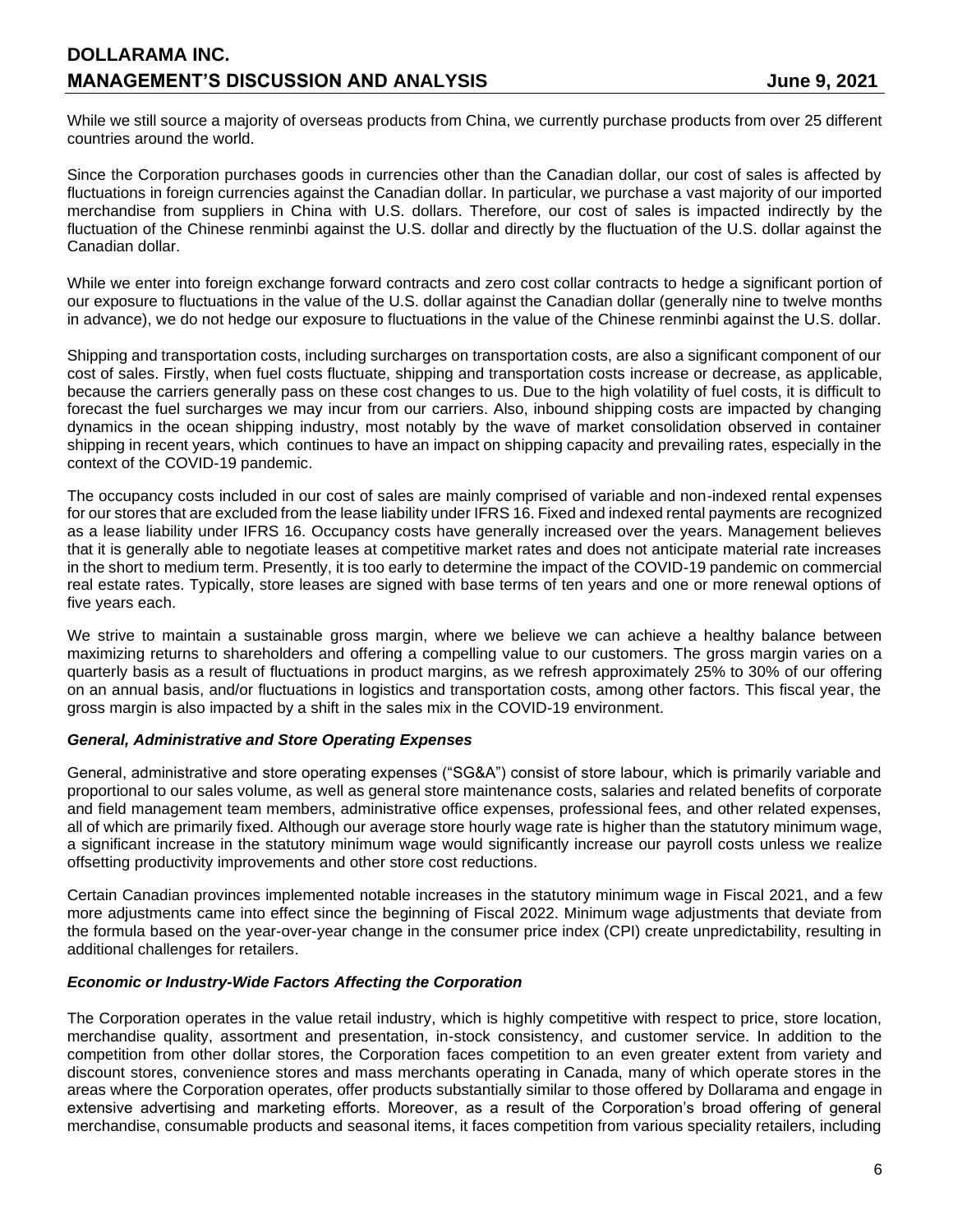# **DOLLARAMA INC. MANAGEMENT'S DISCUSSION AND ANALYSIS FOR ALL AND ANALYSIS FOR A SUMPLE 1998**

in the stationery, hardware, household ware, health and beauty, and arts and crafts categories, whose product offerings overlap with a subset of the Corporation's product offering. Additionally, the Corporation competes with a number of companies for prime retail site locations in Canada and for the recruitment of employees.

On March 11, 2020, the World Health Organization declared the rapidly spreading coronavirus disease (COVID-19) outbreak a pandemic. Subsequently, all of the jurisdictions in which Dollarama operates imposed strict measures in an attempt to slow down the transmission of the virus in its first wave in the spring of 2020, again starting in December 2020 as Canada experienced a resurgence in COVID-19 infections brought on by a second wave and once more starting in April 2021 as variants were spreading quickly and as Canada faced and continues to face a serious third wave. These measures included travel restrictions, self-isolation measures and stay-at-home orders, temporary closures of nonessential services and businesses, temporary bans on the sale of non-essential items, curfews, in-store capacity limits and other physical distancing requirements. Similar measures have been taken in the countries of operation of Dollarcity. Traffic in Dollarama and Dollarcity stores continues to this date to be adversely impacted by these measures.

Dollarama has been recognized as an essential business in Canada, and Dollarcity received the same recognition in El Salvador, Guatemala and Colombia. The Corporation remains committed to maintaining stores open and well-stocked with affordable everyday products and offering the same compelling value proposition to customers, all while ensuring appropriate measures are in place to protect the health and safety of its employees and customers.

From the outset of the COVID-19 outbreak, the Corporation implemented mitigation strategies, contingency plans and several preventive measures to protect the health and safety of its employees and customers. Also, the Corporation is continuously monitoring the impact of the pandemic on its local and global supply chains and its operations in Canada and Latin America. Measures adopted by the Corporation in response to COVID-19 as well as measures implemented by different levels of governments, which continue to evolve to this date, and their impact on operations, operating costs, customer traffic and labour productivity and availability could materially adversely affect the Corporation's financial results for so long as such measures remain in place. Also, the deterioration of economic conditions may lead to a deterioration in consumer balance sheets, which may impact consumers' spending behaviour and could adversely affect the Corporation's financial performance.

In recent weeks, Canadian provinces have started to announce phased reopening plans ahead of the summer, based on ongoing progress of vaccination rates and improvements of key public health and health care indicators.

Although vaccination campaigns are well underway, it remains difficult to reliably estimate the duration, severity and extent of public health and economic impacts of the COVID-19 pandemic on the operations and financial results of the Corporation, both in the short term and in the long term. Another resurgence of COVID-19 infections across Canada and Latin America could force governments to reverse reopening plans.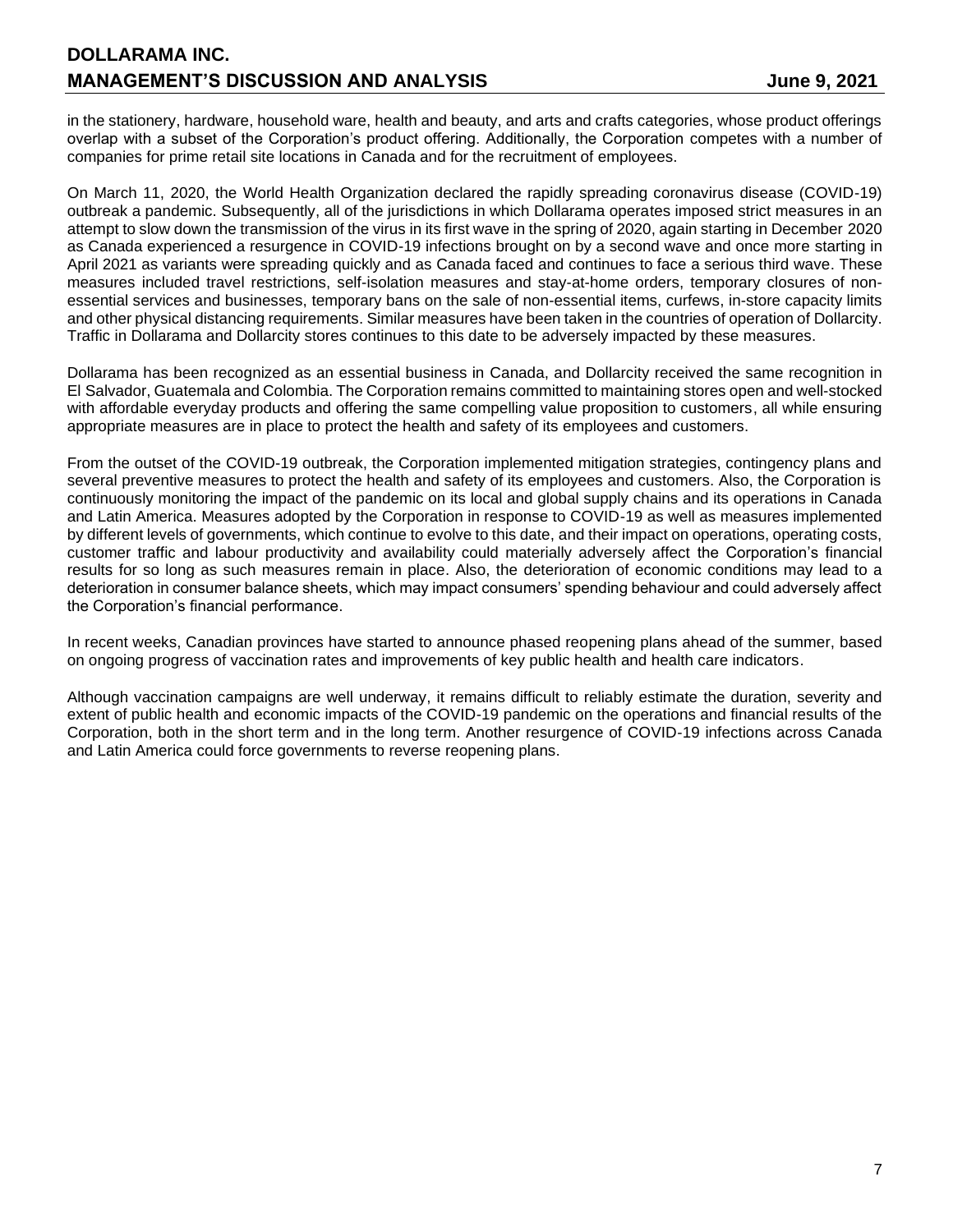## **Selected Consolidated Financial Information**

The following tables set out selected financial information for the periods indicated. The selected consolidated financial information set out below as at May 2, 2021 and May 3, 2020 has been derived from the Corporation's unaudited condensed interim consolidated financial statements and related notes.

|                                                             | <b>13-Week Periods Ended</b> |                |
|-------------------------------------------------------------|------------------------------|----------------|
| (dollars and shares in thousands, except per share amounts) | May 2,<br>2021               | May 3,<br>2020 |
|                                                             | S.                           | \$             |
| <b>Earnings Data</b>                                        |                              |                |
| Sales                                                       | 954,246                      | 844,798        |
| Cost of sales                                               | 550,806                      | 495,747        |
| Gross profit                                                | 403,440                      | 349,051        |
| SG&A                                                        | 158,672                      | 137,738        |
| Depreciation and amortization                               | 71,402                       | 63,975         |
| Share of net earnings of equity-accounted investment        | (3, 403)                     | (2,374)        |
| Operating income                                            | 176,769                      | 149,712        |
| Financing costs                                             | 22,146                       | 27,202         |
| Earnings before income taxes                                | 154,623                      | 122,510        |
| Income taxes                                                | 41,049                       | 36,431         |
| Net earnings                                                | 113,574                      | 86,079         |
| Basic net earnings per common share                         | \$0.37                       | \$0.28         |
| Diluted net earnings per common share                       | \$0.37                       | \$0.28         |
| Weighted average number of common shares outstanding:       |                              |                |
| Basic                                                       | 309,400                      | 310,281        |
| <b>Diluted</b>                                              | 310,742                      | 312,074        |
| <b>Other Data</b>                                           |                              |                |
| Year-over-year sales growth                                 | 13.0%                        | 2.0%           |
| Comparable store sales growth (1)                           | 5.8%                         | 0.7%           |
| Gross margin (2)                                            | 42.3%                        | 41.3%          |
| SG&A as a % of sales (2)                                    | 16.6%                        | 16.3%          |
| EBITDA <sup>(3)</sup>                                       | 248,171                      | 213,687        |
| Operating margin (2)                                        | 18.5%                        | 17.7%          |
| Capital expenditures                                        | 30,370                       | 47,998         |
| Number of stores (4)                                        | 1,368                        | 1,301          |
| Average store size (gross square feet) (4)                  | 10,336                       | 10,276         |
| Declared dividends per common share                         | \$0.0503                     | \$0.044        |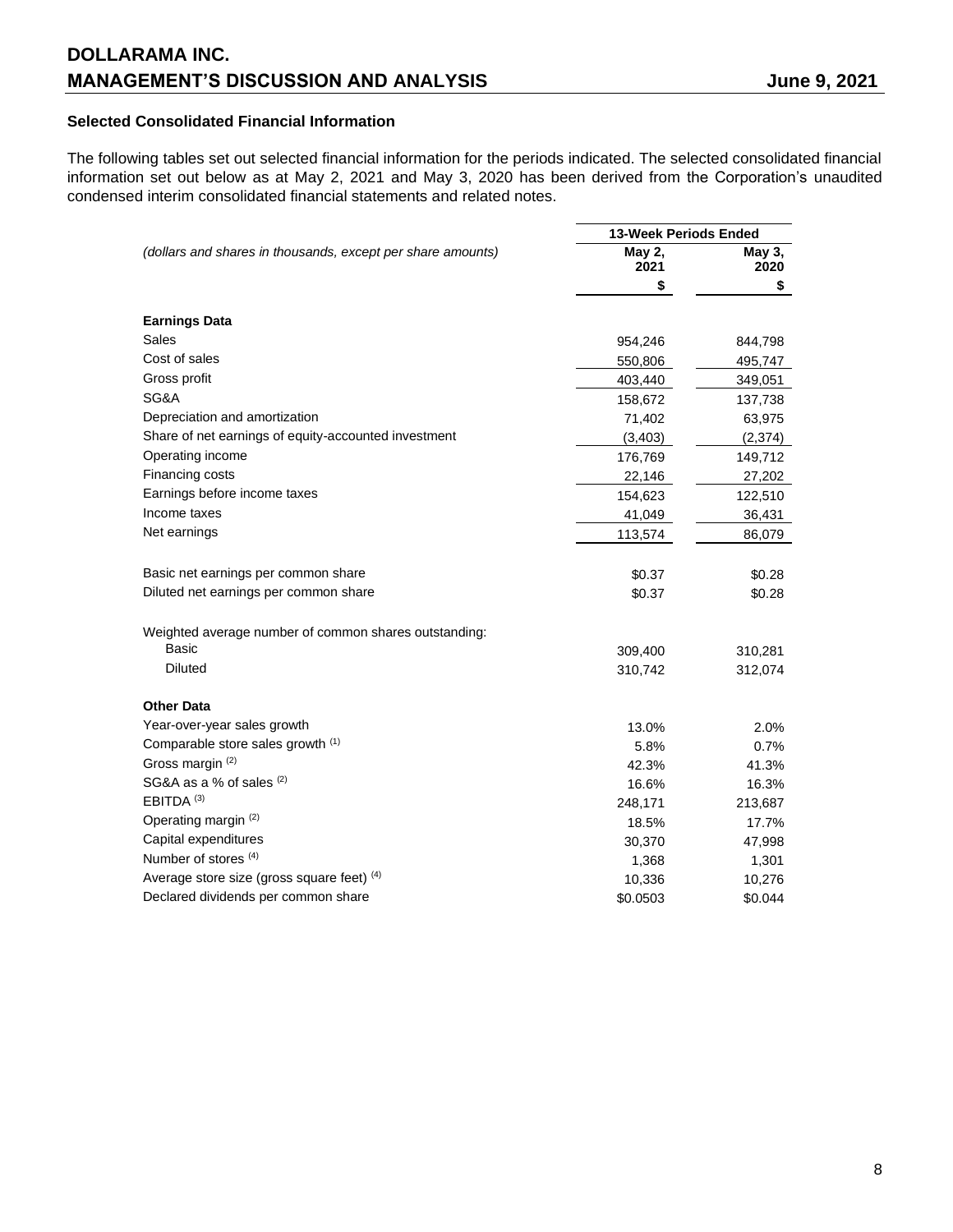# **DOLLARAMA INC. MANAGEMENT'S DISCUSSION AND ANALYSIS** June 9, 2021

|                                                                                          | <b>13-Week Periods Ended</b> |                      |
|------------------------------------------------------------------------------------------|------------------------------|----------------------|
| (dollars in thousands)                                                                   | May 2,<br>2021<br>S          | May 3,<br>2020<br>\$ |
| A reconciliation of operating income to EBITDA is included below:                        |                              |                      |
| Operating income                                                                         | 176,769                      | 149,712              |
| Add: Depreciation and amortization                                                       | 71,402                       | 63,975               |
| <b>EBITDA</b>                                                                            | 248,171                      | 213,687              |
| EBITDA margin <sup>(3)</sup>                                                             | 26.0%                        | 25.3%                |
| A reconciliation of EBITDA to cash flows from operating activities<br>is included below: |                              |                      |
| <b>EBITDA</b>                                                                            | 248,171                      | 213,687              |
| Financing costs (net of amortization of debt issue costs)                                | (14, 126)                    | (19,990)             |
| Recognition of gains on bond lock and bond forward contracts                             | (78)                         | (95)                 |
| Current income taxes                                                                     | (39, 925)                    | (37, 632)            |
| Share-based compensation                                                                 | 2,217                        | 1,180                |
| Gain on lease modifications                                                              | (852)                        | (1,064)              |
| Share of net earnings of equity-accounted investment                                     | (3,403)                      | (2,374)              |
|                                                                                          | 192,004                      | 153,712              |
| Changes in non-cash working capital components                                           | (57,723)                     | 30,820               |
| Net cash generated from operating activities                                             | 134,281                      | 184,532              |

|                                             | As at                |                          |  |
|---------------------------------------------|----------------------|--------------------------|--|
|                                             | May 2,<br>2021<br>\$ | January 31,<br>2021<br>S |  |
| <b>Statement of Financial Position Data</b> |                      |                          |  |
| Cash                                        | 49,100               | 439,144                  |  |
| Inventories                                 | 629,375              | 630,655                  |  |
| Total current assets                        | 729,062              | 1,100,362                |  |
| Property, plant and equipment               | 715,331              | 709,469                  |  |
| Right-of-use assets                         | 1,367,441            | 1,344,639                |  |
| Total assets                                | 3,876,187            | 4,223,746                |  |
| Total current liabilities                   | 1,167,503            | 1,321,165                |  |
| Total non-current liabilities               | 2,568,194            | 2,567,727                |  |
| Total debt <sup>(5)</sup>                   | 1,728,936            | 1,883,051                |  |
| Net debt $(6)$                              | 1,679,836            | 1,443,907                |  |
| Shareholders' equity                        | 140,490              | 334.854                  |  |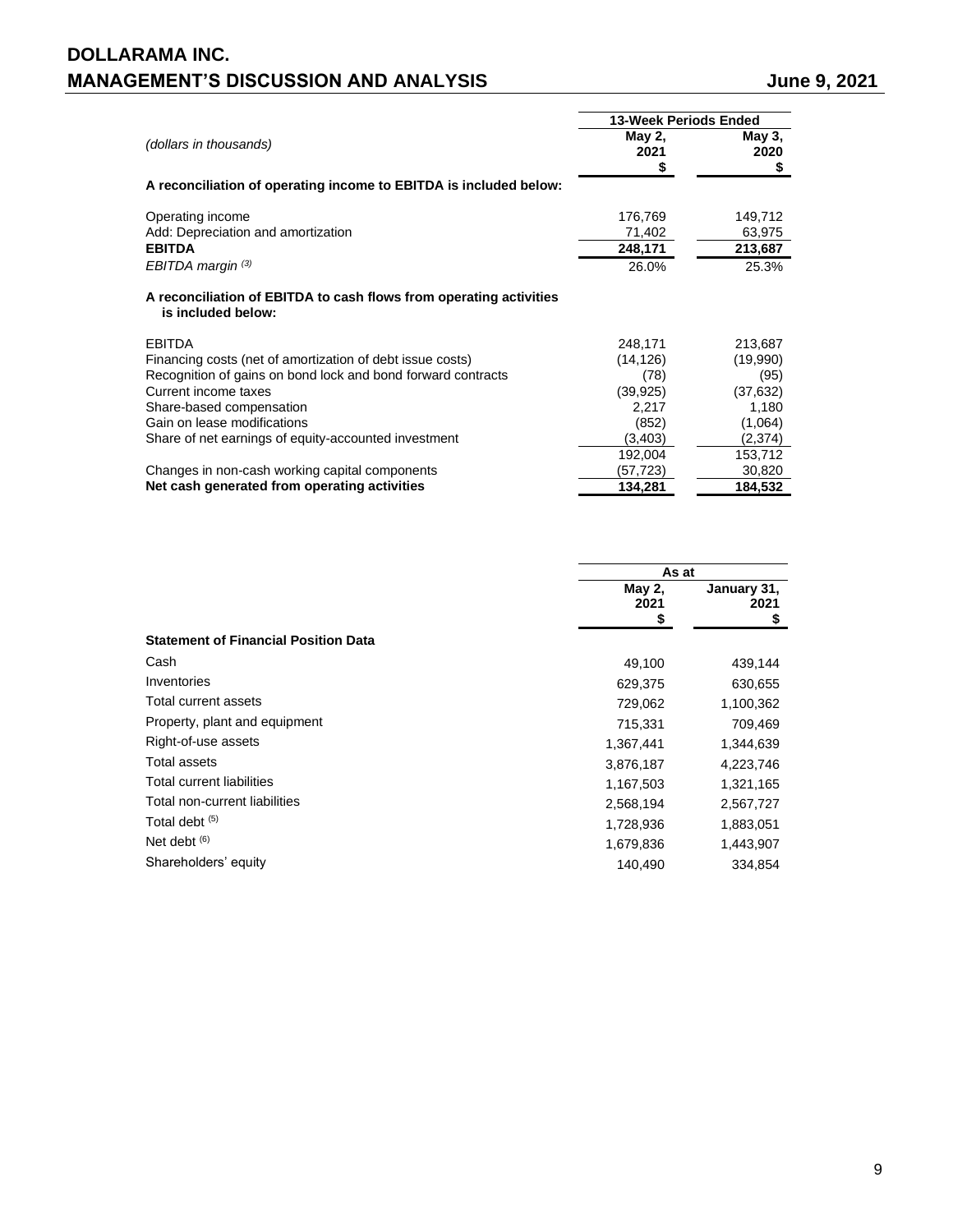# **DOLLARAMA INC. MANAGEMENT'S DISCUSSION AND ANALYSIS FOR ALL AND ANALYSIS FOR A SUMPLE 1998**

| (dollars in thousands)                                                                                                                                                                                                                                                           | As at          |                     |
|----------------------------------------------------------------------------------------------------------------------------------------------------------------------------------------------------------------------------------------------------------------------------------|----------------|---------------------|
| A reconciliation of long-term debt to total debt is included below:                                                                                                                                                                                                              | May 2,<br>2021 | January 31,<br>2021 |
| Senior unsecured notes bearing interest at:                                                                                                                                                                                                                                      | \$             | \$                  |
|                                                                                                                                                                                                                                                                                  |                |                     |
| Fixed annual rate of 1.505% payable in equal semi-annual instalments,<br>maturing September 20, 2027 (the "1.505% Fixed Rate Notes")                                                                                                                                             | 300,000        | 300,000             |
| Fixed annual rate of 3.55% payable in equal semi-annual instalments,<br>maturing November 6, 2023 (the "3.55% Fixed Rate Notes")                                                                                                                                                 | 500,000        | 500,000             |
| Fixed annual rate of 2.203% payable in equal semi-annual instalments,<br>maturing November 10, 2022 (the "2.203% Fixed Rate Notes")                                                                                                                                              | 250,000        | 250,000             |
| Fixed annual rate of 2.337% payable in equal semi-annual instalments,<br>maturing July 22, 2021 (the "2.337% Fixed Rate Notes", and<br>collectively with the 1.505% Fixed Rate Notes, the 3.55% Fixed<br>Rate Notes and the 2.203% Fixed Rate Notes, the "Fixed Rate"<br>Notes") | 525,000        | 525,000             |
| Variable rate equal to 3 month bankers' acceptance rate (CDOR) plus<br>27 basis points payable quarterly, repaid on February 1, 2021 (the<br>"Series 3 Floating Rate Notes")                                                                                                     |                | 300,000             |
| Accrued interest on Fixed Rate Notes and Series 3 Floating Rate Notes<br>(collectively, "Senior Unsecured Notes")                                                                                                                                                                | 15,179         | 8,051               |
| Total long-term debt<br>USCP Notes (as hereinafter defined) issued under the US Commercial                                                                                                                                                                                       | 1,590,179      | 1,883,051           |
| Paper Program (as hereinafter defined)                                                                                                                                                                                                                                           | 138,757        |                     |
| <b>Total debt</b>                                                                                                                                                                                                                                                                | 1,728,936      | 1,883,051           |
| A reconciliation of total debt to net debt is included below:                                                                                                                                                                                                                    |                |                     |
| <b>Total debt</b>                                                                                                                                                                                                                                                                | 1,728,936      | 1,883,051           |
| Cash                                                                                                                                                                                                                                                                             | (49, 100)      | (439, 144)          |
| Net debt $(6)$                                                                                                                                                                                                                                                                   | 1,679,836      | 1,443,907           |
|                                                                                                                                                                                                                                                                                  |                |                     |
| A reconciliation of deficit to adjusted retained earnings is included<br>below:                                                                                                                                                                                                  | May 2,<br>2021 | January 31,<br>2021 |
|                                                                                                                                                                                                                                                                                  | \$             | \$                  |
| <b>Deficit</b>                                                                                                                                                                                                                                                                   | (327, 431)     | (149, 983)          |
| Price paid in excess of book value of common shares repurchased under<br>the NCIB                                                                                                                                                                                                | 4,068,099      | 3,792,578           |

**Adjusted retained earnings (7) 3,740,668 3,642,595**

The deficit as at May 2, 2021 or January 31, 2021 is not a reflection of poor operating performance. It results from the fact that a significant portion of the cash consideration for the repurchase of shares under the Corporation's normal course issuer bid is accounted for as a reduction of retained earnings and that the market price at which shares are repurchased significantly exceeds the book value of those shares. As a result, the Corporation's shareholders' equity for accounting purposes was \$140.5 million as at May 2, 2021. Management believes that buying back shares remains an effective strategy to drive shareholder value and constitutes an appropriate use of the Corporation's funds.

(1) Comparable store sales growth is a measure of the percentage increase or decrease, as applicable, of the sales of stores, including relocated and expanded stores, open for at least 13 complete fiscal months relative to the same period in the prior fiscal year. For the first quarters of Fiscal 2021 and Fiscal 2022, comparable store sales growth excludes stores that were temporarily closed.

<sup>(2)</sup> Gross margin represents gross profit divided by sales. SG&A as a percentage of sales represents SG&A divided by sales. Operating margin represents operating income divided by sales.

(3) EBITDA, a non-GAAP measure, represents operating income plus depreciation and amortization. EBITDA margin represents EBITDA divided by sales.

 $(4)$  At the end of the period.<br>  $(5)$  Total debt a pop-GAAI

Total debt, a non-GAAP measure, represents the sum of long-term debt (including accrued interest as current portion), short-term borrowings under the US Commercial Paper Program (if any) and other bank indebtedness (if any).

(6) Net debt, a non-GAAP measure, represents total debt minus cash.<br> $\frac{1}{2}$ 

Adjusted retained earnings, a non-GAAP measure, represents deficit plus the excess of (i) the price paid for all common shares repurchased under the Corporation's normal course issuer bids from inception in June 2012 through May 2, 2021 over (ii) the book value of those common shares.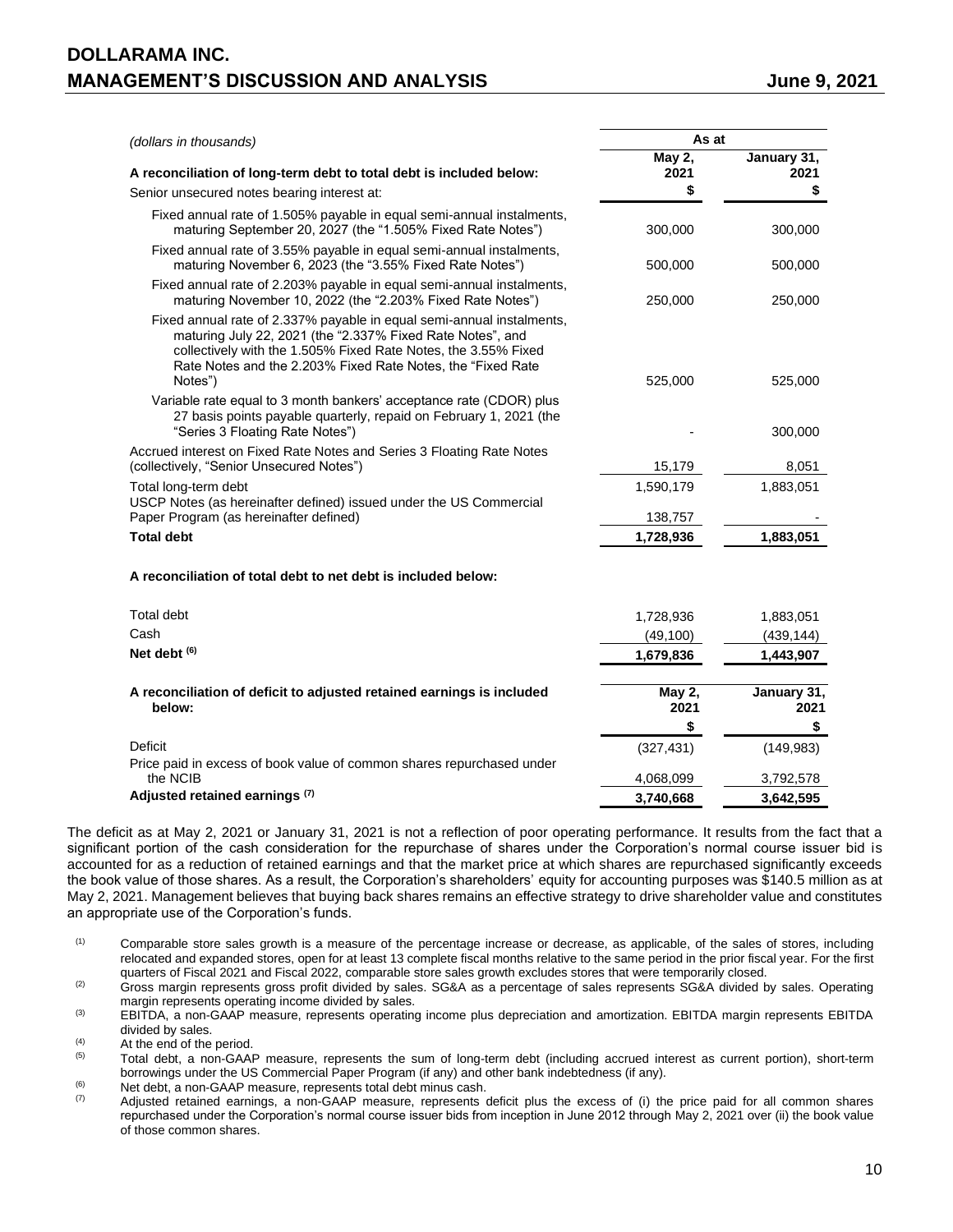### **Results of Operations**

### *Analysis of Results for the First Quarter of Fiscal 2022*

The following section provides an overview of the Corporation's financial performance during the first quarter of Fiscal 2022 compared to the first quarter of Fiscal 2021.

### *Sales*

The ongoing COVID-19 pandemic and various measures taken by provincial governments in response to its third wave continued to impact consumer shopping patterns and Dollarama's results in the first quarter of Fiscal 2022. Also, the comparable period in the prior year was marked by the onset of the pandemic, when the Corporation experienced a surge in transactions in early March of 2020 as customers purchased higher volumes of consumables than historically, followed by a sharp decline in transactions as a result of increasingly strict measures imposed by public health authorities across Canada.

Against this backdrop, sales for the first quarter of Fiscal 2022 increased by 13.0% to \$954.2 million, compared to \$844.8 million in the corresponding period of the prior fiscal year. The increase in sales is attributable to the growth in the total number of stores over the past twelve months, from 1,301 stores on May 3, 2020 to 1,368 stores on May 2, 2021, and an increase in comparable store sales driven by higher sales of seasonal items, including Easter holiday and spring-summer products. This is compared to higher sales of consumable products and lower sales of seasonal items in the first quarter of Fiscal 2021 at the onset of the pandemic.

For the nine-week period ended April 4, 2021, the Corporation recorded comparable store sales growth of 15.2% compared to the corresponding period of the previous fiscal year. However, various provinces across Canada subsequently imposed new or more stringent measures due to the sharp rise in COVID-19 case counts. This included a stay-at-home order and a ban on the sale of non-essential goods in Ontario, where approximately 40% of the Corporation's stores are located, effective April 8, 2021, which had an immediate and sustained impact on sales for the remainder of the quarter. As a result, comparable store sales growth receded to 5.8% for the full first quarter of Fiscal 2022. Comparable store sales growth, which excludes a limited number of temporarily closed stores, consisted of a 9.3% increase in average transaction size and a 3.2% decrease in the number of transactions. This is compared to comparable store sales growth of 0.7% (excluding temporarily closed stores) in the first quarter of Fiscal 2021, which consisted of a 22.6% increase in average transaction size and a 17.9% decrease in the number of transactions.

Subsequent to quarter end, the Government of Ontario announced that the ban on the sale of non-essential goods will be lifted on June 11, 2021. As a result, the ban will have been in place for the first five and a half weeks of the Corporation's second quarter ending August 1, 2021.

New stores, which are not yet comparable stores, reach annual sales of approximately \$2.4 million within their first two years of operation, and achieve an average capital payback period of approximately two years.

In this quarter, 74.3% of the Corporation's sales originated from products priced higher than \$1.25, compared to 71.8% in the corresponding quarter last year.

### *Gross Margin*

Gross margin for the first quarter of Fiscal 2022 was 42.3% of sales, compared to 41.3% of sales for the first quarter of Fiscal 2021. Gross margin was higher due to changes in the sales mix, including higher sales of higher margin items, such as seasonal products.

Gross margin includes sales made by the Corporation to Dollarcity, as principal, which represent approximately 1% of the Corporation's total sales, and a nominal markup margin. Consequently, these sales had minimal impact on overall gross margin in either the current or prior year quarter.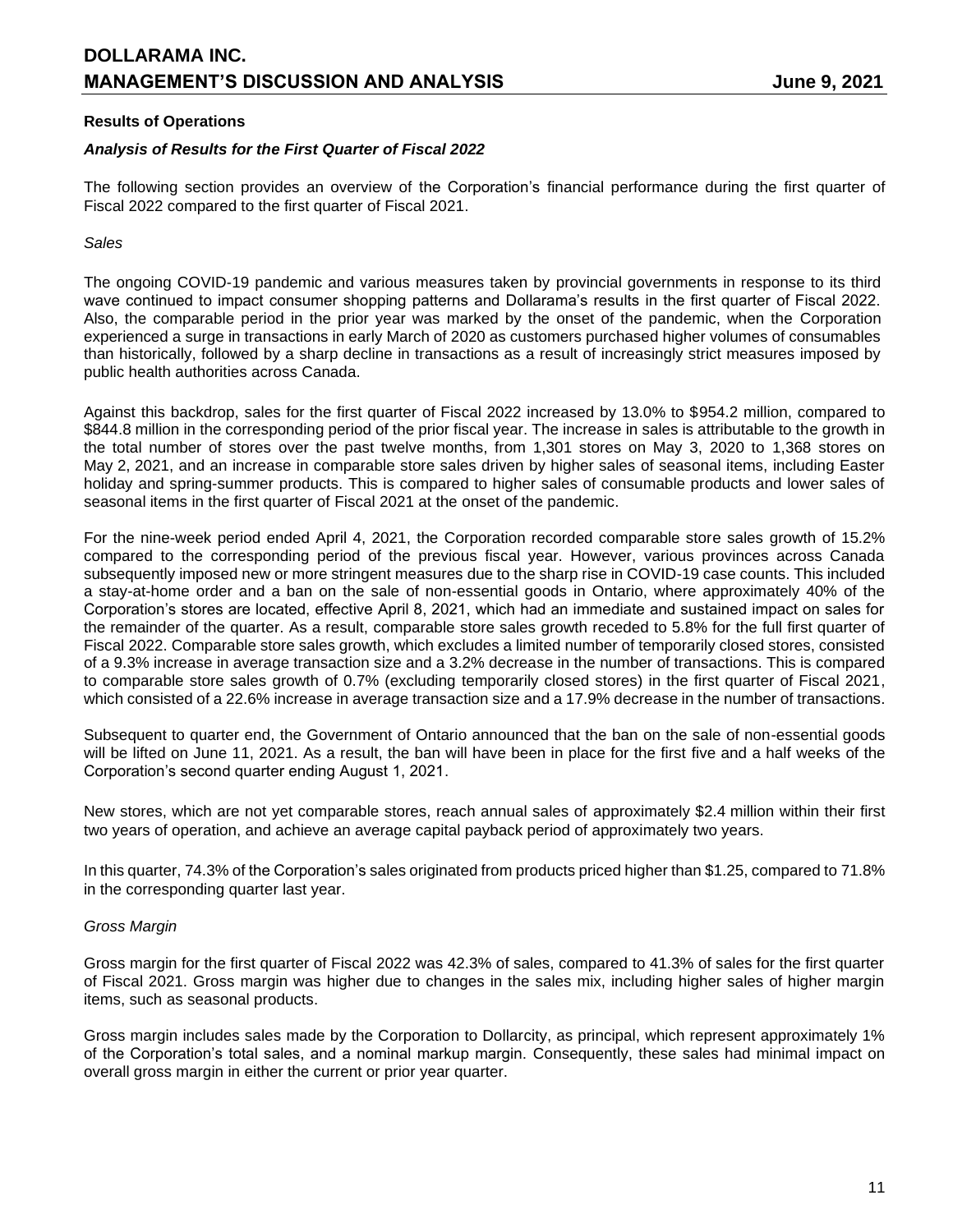### *SG&A*

SG&A for the first quarter of Fiscal 2022 increased by 15.3% to \$158.7 million, compared to \$137.7 million for the first quarter of Fiscal 2021. SG&A for the first quarter of Fiscal 2022 represented 16.6% of sales, compared to 16.3% of sales for the first quarter of Fiscal 2021. This 0.3% variance mainly reflects additional costs incurred in the first quarter of Fiscal 2022 for the execution of COVID-19 protocols in stores, which amounted to \$18.3 million, representing a 190 basis-point impact. This is compared to \$14.0 million in COVID-related costs recorded in SG&A in the first quarter of Fiscal 2021, representing a 165 basis-point impact, for the implementation of COVID-19 protocols as well as temporary wage increases.

### *Depreciation and Amortization*

The depreciation and amortization expense increased by \$7.4 million, from \$64.0 million for the first quarter of Fiscal 2021 to \$71.4 million for the first quarter of Fiscal 2022. The increase is mainly explained by the opening of new stores, as well as additions to right-of-use assets and investments in store transformation projects.

### *Share of Net Earnings of Equity-Accounted Investment*

For the first quarter of Fiscal 2022, the Corporation's 50.1% share of Dollarcity's net earnings for the period from January 1, 2021 to March 31, 2021, was \$3.4 million, compared to \$2.4 million in the same period of the prior year. The Corporation's investment in Dollarcity is accounted for as a joint arrangement using the equity method.

### *Financing Costs*

Financing costs decreased by \$5.1 million, from \$27.2 million for the first quarter of Fiscal 2021 to \$22.1 million for the first quarter of Fiscal 2022. The decrease is mainly due to lower average debt levels as well as lower average interest rates on debt.

### *Income Taxes*

Income taxes increased by \$4.6 million, from \$36.4 million for the first quarter of Fiscal 2021 to \$41.0 million for the first quarter of Fiscal 2022. The statutory income tax rate for the first quarter of Fiscal 2022 was 26.5% compared to 26.7% for the corresponding quarter of Fiscal 2021. The Corporation's effective tax rates for the first quarters of Fiscal 2022 and Fiscal 2021 were 26.5% and 29.7%, respectively. The higher effective tax rate for the first quarter of Fiscal 2021 is due to the inclusion of taxes payable on the call option gain following the adjustment to the Dollarcity estimated purchase price.

## *Net Earnings*

Net earnings increased to \$113.6 million, or \$0.37 per diluted common share, in the first quarter of Fiscal 2022, compared to \$86.1 million, or \$0.28 per diluted common share, in the first quarter of Fiscal 2021. This increase in net earnings is mainly the result of stronger sales and gross margin partially offset by higher SG&A expenses, primarily due to COVID-19 direct costs.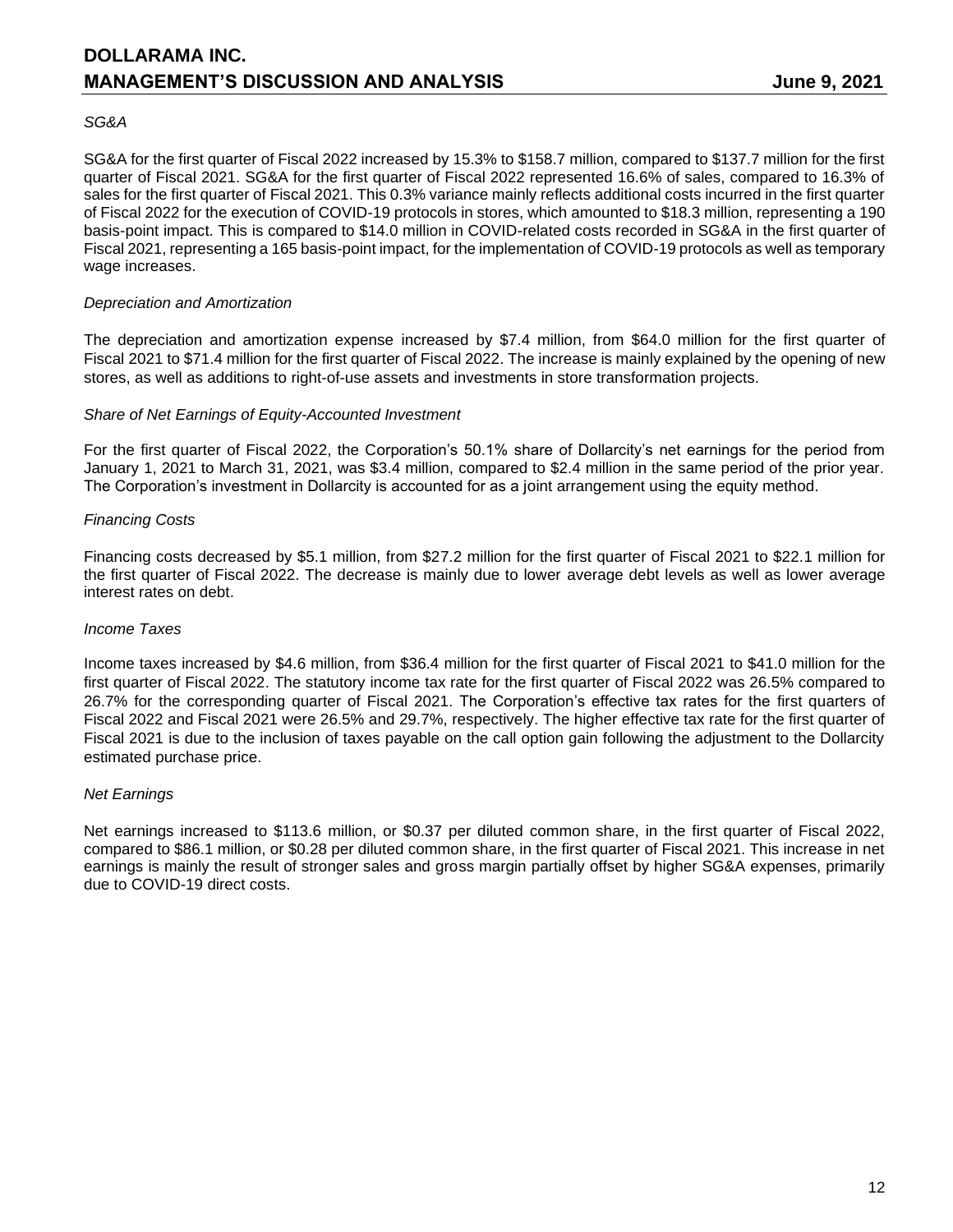### *Summary of Consolidated Quarterly Results*

|                                                     | Fiscal 2022 |           | Fiscal 2021 |           |         |           | Fiscal 2020 |         |
|-----------------------------------------------------|-------------|-----------|-------------|-----------|---------|-----------|-------------|---------|
| (dollars in thousands, except<br>per share amounts) | Q1          | Q4        | Q3          | Q2        | Q1      | Q4        | Q3          | Q2      |
| <b>Statement of Net Earnings</b><br>Data            |             |           | ¢           |           |         |           |             |         |
| Sales                                               | 954,246     | 1,103,668 | 1,064,201   | 1,013,592 | 844,798 | 1,065,201 | 947,649     | 946,405 |
| Net earnings                                        | 113,574     | 173,902   | 161,871     | 142,496   | 86,079  | 178,717   | 138,627     | 143,183 |
| Net earnings per common<br>share                    |             |           |             |           |         |           |             |         |
| Basic                                               | \$0.37      | \$0.56    | \$0.52      | \$0.46    | \$0.28  | \$0.57    | \$0.44      | \$0.45  |
| <b>Diluted</b>                                      | \$0.37      | \$0.56    | \$0.52      | \$0.46    | \$0.28  | \$0.57    | \$0.44      | \$0.45  |

Historically, our lowest sales results have occurred during the first quarter whereas our highest sales results have occurred during the fourth quarter, with December representing the highest proportion of sales. Our sales also generally increase ahead of other holidays and celebrations, such as Easter, St. Patrick's Day, Valentine's Day and Halloween, but we otherwise experience limited seasonal fluctuations and expect this trend to continue. The occurrence of unusually adverse weather or an outbreak like the COVID-19 pandemic causing disruption in our business activities or operations during a peak season such as the winter holidays or around other major holidays and celebrations or for a prolonged period of time could have an adverse effect on our distribution network and on store traffic, which could materially adversely affect our business and financial results. Results for the first quarter of Fiscal 2022 may not be representative of results for other quarters or for the full fiscal year.

## **Liquidity and Capital Resources**

### *Cash Flows for the First Quarter of Fiscal 2022*

|                                                                                 | <b>13-Week Periods Ended</b> |                      |                     |  |
|---------------------------------------------------------------------------------|------------------------------|----------------------|---------------------|--|
| (dollars in thousands)                                                          | <b>May 2,</b><br>2021        | May $3$ ,<br>2020    | Change              |  |
| Cash flows from operating activities<br>Cash flows used in investing activities | 134.281<br>(30, 197)         | 184.532<br>(47, 892) | (50, 251)<br>17.695 |  |
| Cash flows (used in) or from financing activities                               | (494,128)                    | 295.540              | (789,668)           |  |
| Net change in cash                                                              | (390,044)                    | 432.180              | (822, 224)          |  |

## *Cash Flows - Operating Activities*

For the first quarter of Fiscal 2022, cash flows generated from operating activities totalled \$134.3 million, compared to \$184.5 million for the first quarter of Fiscal 2021. This decrease is attributable to a higher use of working capital related to the purchase of inventory and payments of income taxes in the first quarter of Fiscal 2022 compared to the first quarter of Fiscal 2021, when the Canadian government had authorized the deferral of income tax payments due to the COVID-19 pandemic.

### *Cash Flows - Investing Activities*

For the first quarter of Fiscal 2022, cash flows used in investing activities totalled \$30.2 million, compared to \$47.9 million for the first quarter of Fiscal 2021. This lower use is attributable primarily to lower capital expenditures related to transformation projects in stores compared to the first quarter of Fiscal 2021.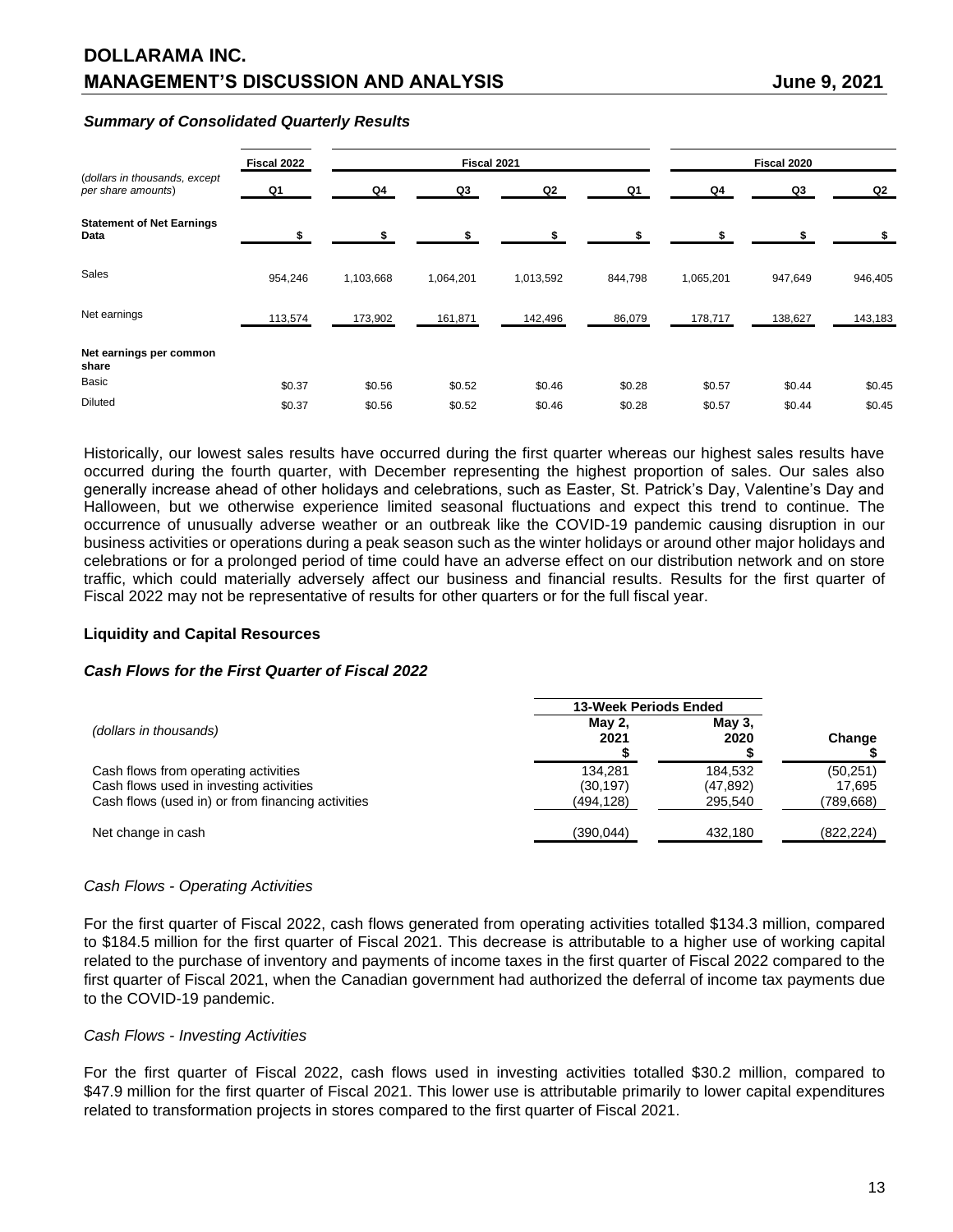## *Cash Flows - Financing Activities*

For the first quarter of Fiscal 2022, cash flows used in financing activities totalled \$494.1 million, compared to cash flows from financing activities of \$295.5 million for the first quarter of Fiscal 2021. This variance is mainly due to the fact that at the onset of the COVID-19 pandemic, the Corporation chose not to repurchase any shares under its normal course issuer bid due to the uncertainty related to the pandemic, and drew, in the first quarter of Fiscal 2021, an additional amount of \$660.7 million in aggregate in short-term borrowings under the US Commercial Paper Program and under the Credit Facility (as hereinafter defined). In the first quarter of Fiscal 2022, the Corporation repurchased shares for cancellation for a total cash consideration of \$283.4 million under the 2020-2021 NCIB (as hereinafter defined) and drew \$139.3 million in short-term borrowings.

## *Capital Expenditures*

Capital expenditures mainly relate to investments in information technology projects and new stores.

For the first quarter of Fiscal 2022, capital expenditures totalled \$30.4 million, compared to \$48.0 million for the first quarter of Fiscal 2021. This decrease is mainly attributable to lower capital expenditures related to transformation projects in stores.

### *Capital Resources*

The Corporation generates sufficient cash flows from operating activities to fund its planned growth strategy in Canada and in Latin America, service its debt and make dividend payments to shareholders. As at May 2, 2021, the Corporation had \$49.1 million of cash on hand and \$799.2 million available under its Credit Facility of which \$138.8 million was reserved as a back-stop for amounts outstanding under the US Commercial Paper Program.

The Corporation's ability to pay the principal and interest on its debt, to refinance it, or to generate sufficient funds to pay for planned capital expenditures and investments will depend on its future performance, which to a certain extent, is subject to general economic, financial, competitive, legislative, regulatory, or other factors that are beyond its control.

The Corporation is not eligible for any federal or provincial government support programs made available in the context of the COVID-19 pandemic. In Canada, the Corporation paid rent due to landlords, in full and in a timely manner, for all stores (including those temporarily closed), warehouses and its head office.

Barring further extraordinary circumstances arising from the COVID-19 pandemic, based upon the current strength of earnings, management believes that cash flows from operating activities, together with cash on hand and credit available under the Credit Facility, will be adequate to meet future operating cash needs.

The Corporation had a negative working capital of \$438.4 million as at May 2, 2021, compared to a negative working capital of \$220.8 million as at January 31, 2021 as a result of the inclusion in current liabilities of the Senior Unsecured Notes due in the next twelve months. The Corporation used the net proceeds from the issuance of the 1.505% Fixed Rate Notes on September 18, 2020 to repay the \$300.0 million aggregate principal amount of Series 3 Floating Rate Notes due February 1, 2021 and for general corporate purposes. In addition, the Corporation expects to refinance the 2.337% Fixed Rate Notes due July 22, 2021 through the issuance of new long-term notes before the maturity date. The Corporation is in good standing with rating agencies.

The Corporation's assumptions with respect to future liquidity needs and refinancing opportunities may not be correct, and funds available to it from the sources described herein may not be sufficient to enable it to service its indebtedness or cover any shortfall in funding for any unanticipated expenses.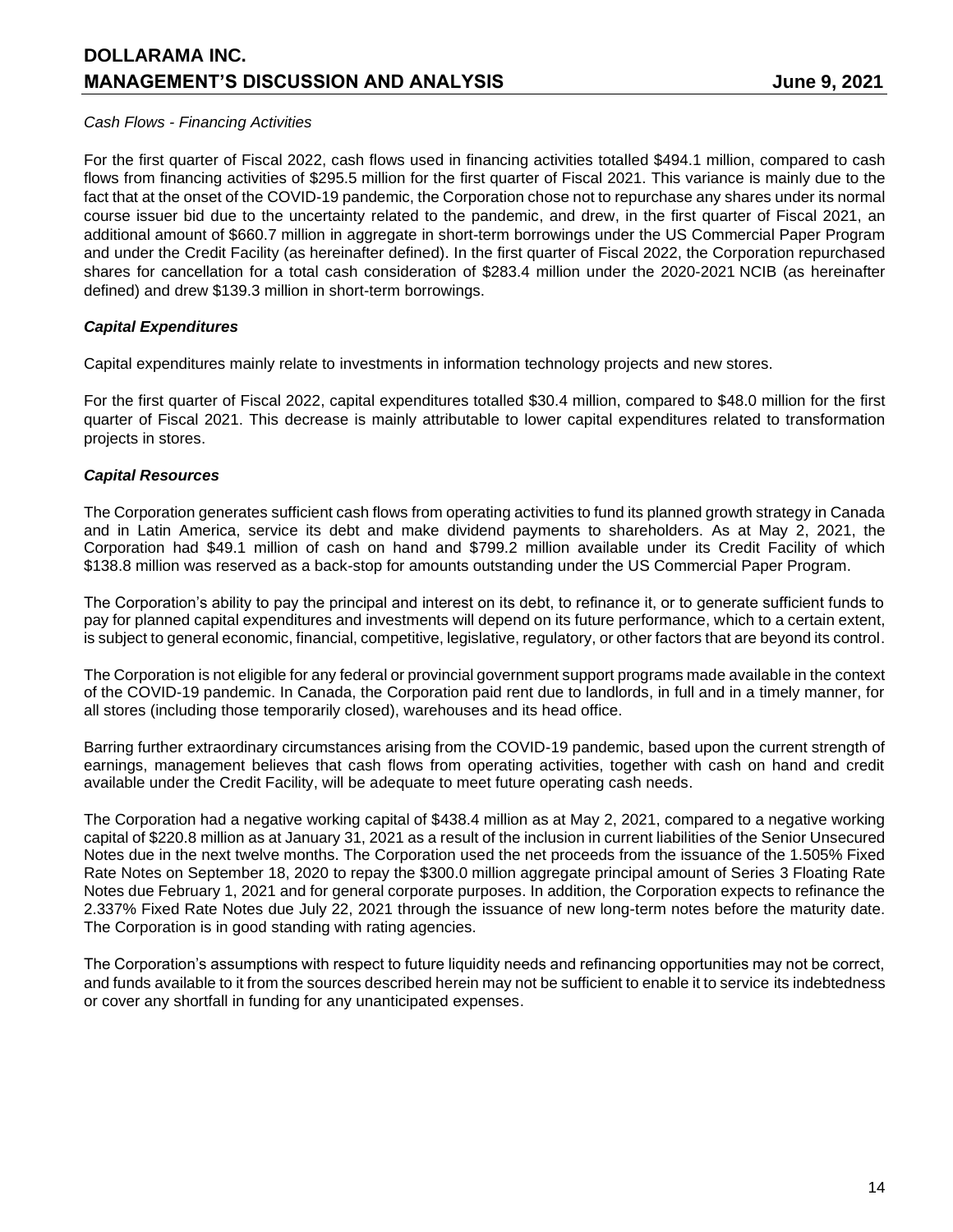# **DOLLARAMA INC. MANAGEMENT'S DISCUSSION AND ANALYSIS CONSUMING A SET AND ANALYSIS AND ANALYSIS AND ANALYSIS**

## *Senior Unsecured Notes*

| Long-term debt outstanding consists of the following as at:                                                                                                                                                                 | May 2,<br>2021<br>S | January 31,<br>2021<br>S |
|-----------------------------------------------------------------------------------------------------------------------------------------------------------------------------------------------------------------------------|---------------------|--------------------------|
| Senior unsecured notes bearing interest at:                                                                                                                                                                                 |                     |                          |
| Fixed annual rate of 1.505% payable in equal semi-annual<br>instalments, maturing September 20, 2027 (the "1.505% Fixed                                                                                                     |                     |                          |
| Rate Notes")                                                                                                                                                                                                                | 300,000             | 300,000                  |
| Fixed annual rate of 3.55% payable in equal semi-annual instalments,<br>maturing November 6, 2023 (the "3.55% Fixed Rate Notes")<br>Fixed annual rate of 2.203% payable in equal semi-annual                                | 500,000             | 500,000                  |
| instalments, maturing November 10, 2022 (the "2.203% Fixed                                                                                                                                                                  |                     |                          |
| Rate Notes")<br>Fixed annual rate of 2.337% payable in equal semi-annual<br>instalments, maturing July 22, 2021 (the "2.337% Fixed Rate                                                                                     | 250,000             | 250,000                  |
| Notes", and collectively with the 1.505% Fixed Rate Notes, the<br>3.55% Fixed Rate Notes and the 2.203% Fixed Rate Notes, the<br>"Fixed Rate Notes")<br>Variable rate equal to 3-month bankers' acceptance rate (CDOR) plus | 525,000             | 525,000                  |
| 27 basis points payable quarterly, repaid on February 1, 2021<br>(the "Series 3 Floating Rate Notes")                                                                                                                       |                     | 300,000                  |
| Less: Unamortized debt issue costs<br>Accrued interest on Series 3 Floating Rate Notes and Fixed Rate Notes                                                                                                                 | (5,735)             | (6, 151)                 |
| (collectively, the "Senior Unsecured Notes")                                                                                                                                                                                | 15,179              | 8,051                    |
| Current portion (includes the 2.337% Fixed Rate Notes maturing                                                                                                                                                              | 1,584,444           | 1,876,900                |
| July 22, 2021, unamortized debt issue costs and accrued interest on                                                                                                                                                         |                     |                          |
| the Senior Unsecured Notes)                                                                                                                                                                                                 | (540,063)           | (832,821)                |
|                                                                                                                                                                                                                             | 1,044,381           | 1.044.079                |

The table below provides the carrying values and fair values of the Senior Unsecured Notes as at May 2, 2021 and January 31, 2021. The fair value of the Senior Unsecured Notes was determined as a level 2 in the fair value hierarchy.

|                              | May 2, 2021       |               | <b>January 31, 2021</b> |               |
|------------------------------|-------------------|---------------|-------------------------|---------------|
|                              | Carrying<br>value | Fair<br>value |                         | Fair<br>value |
|                              | \$                | \$            | \$                      |               |
| <b>Fixed Rate Notes</b>      |                   |               |                         |               |
| 1.505% Fixed Rate Notes      | 298,989           | 290,520       | 300,089                 | 300,660       |
| 3.55% Fixed Rate Notes       | 506,363           | 530,550       | 501,716                 | 537,250       |
| 2.203% Fixed Rate Notes      | 252,283           | 255,275       | 250,856                 | 257,000       |
| 2.337% Fixed Rate Notes      | 528,297           | 527,100       | 525,127                 | 529.725       |
| <b>Floating Rate Notes</b>   |                   |               |                         |               |
| Series 3 Floating Rate Notes |                   |               | 300,566                 | 300,030       |
|                              | 1,585,932         | 1,603,445     | 1,878,354               | 1,924,665     |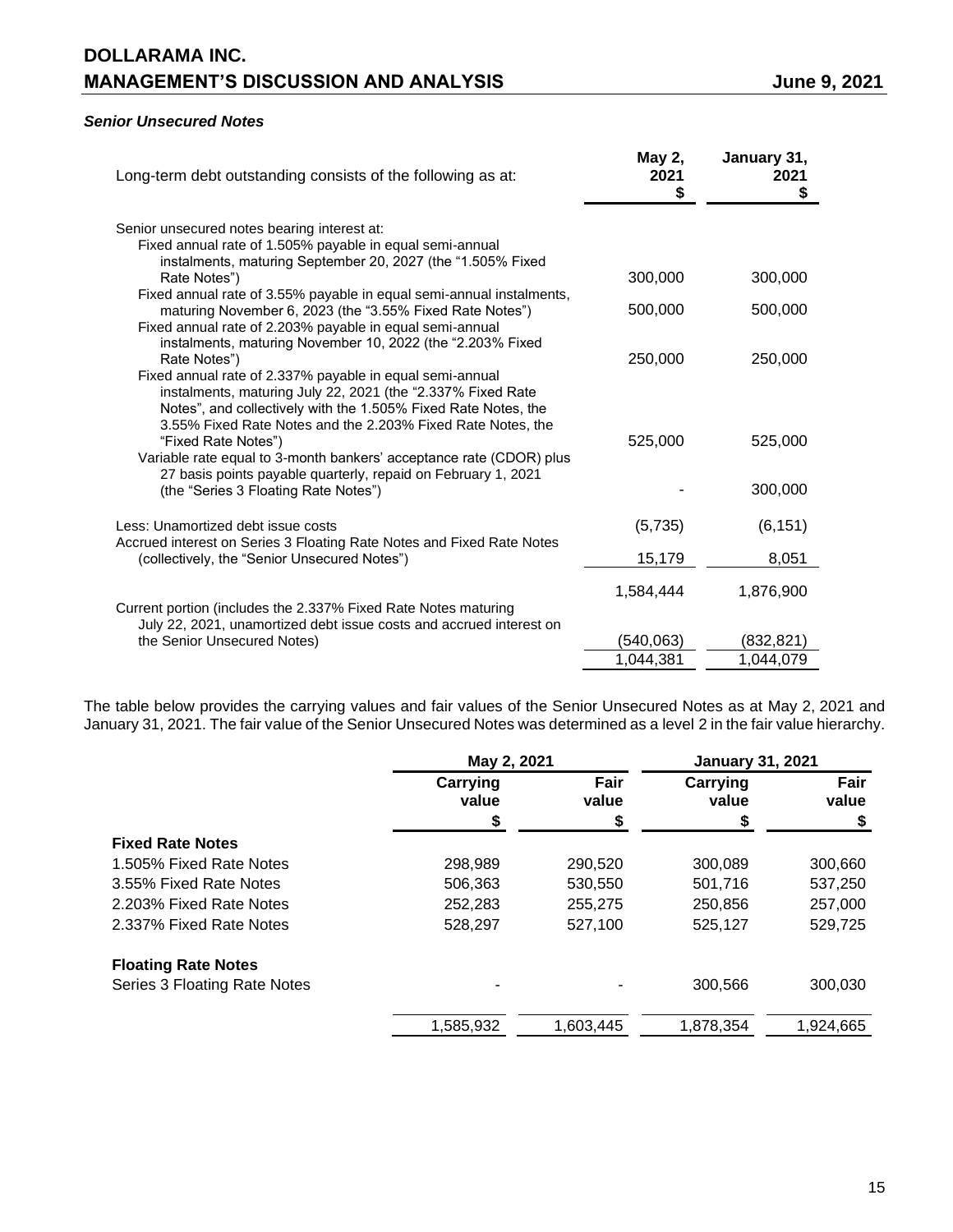## **Credit Agreement**

On February 14, 2020, the Corporation and the lenders entered into the Third Amended and Restated Credit Agreement (the "TARCA") reflecting a number of agreed upon amendments to the Second Amended and Restated Credit Agreement, including the addition of a new revolving credit facility, Facility D, in the amount of \$300.0 million, which is available until September 20, 2021. This additional facility brings total commitments on the revolving credit facilities (collectively, the "Credit Facility") up from \$500.0 million to \$800.0 million. The Credit Facility serves as a liquidity backstop for the repayment of the USCP Notes issued from time to time under the US Commercial Paper Program.

On March 9, 2021, the Corporation and the lenders entered into a third amending agreement to the TARCA in order to extend further the term of each of Facility B and Facility C from September 29, 2022 to September 29, 2023. Facility A, in the amount of \$250.0 million, is available until September 27, 2024.

Under the TARCA, the Corporation may, under certain circumstances and subject to receipt of additional commitments from existing lenders or other eligible institutions, request increases to committed facilities up to an aggregate amount, together with all then-existing commitments, of \$1,500.0 million.

The Credit Facility remains guaranteed by Dollarama L.P. and Dollarama GP Inc. (collectively, with the Corporation, the "Credit Parties"). The TARCA contains restrictive covenants that, subject to certain exceptions, limit the ability of the Credit Parties to, among other things, incur, assume, or permit to exist senior ranking indebtedness or liens, engage in mergers, acquisitions, asset sales or sale leaseback transactions, alter the nature of the business and engage in certain transactions with affiliates. The TARCA also limits the ability of the Corporation to make loans, declare dividends and make payments on, or redeem or repurchase equity interests if there exists a default or an event of default thereunder.

The TARCA requires the Corporation to respect a minimum interest coverage ratio and a maximum leverage ratio, each tested quarterly on a consolidated basis. The Corporation has the option to borrow in Canadian or U.S. dollars.

As at May 2, 2021, no amount was outstanding under the Credit Facility, although there were letters of credit issued for the purchase of inventories which amounted to \$0.8 million. As at May 2, 2021, the Corporation was in compliance with all of its financial covenants.

## **Short-Term Borrowings**

On February 18, 2020, the Corporation announced the establishment of a commercial paper program in the United States on a private placement basis, in reliance upon exemptions from registration and prospectus requirements under applicable securities legislation (the "US Commercial Paper Program").

Under the terms of the US Commercial Paper Program, the Corporation may issue, from time to time, unsecured commercial paper notes with maturities not in excess of 397 days from the date of issue (the "USCP Notes"). The aggregate principal amount of USCP Notes outstanding at any one time under the US Commercial Paper Program may not exceed US\$500.0 million. The Corporation uses derivative financial instruments to convert the net proceeds from the issuance of USCP Notes into Canadian dollars, and uses those proceeds for general corporate purposes.

The USCP Notes are direct unsecured obligations of the Corporation and rank equally with all of its other unsecured and unsubordinated indebtedness. The USCP Notes are unconditionally guaranteed by Dollarama L.P. and Dollarama GP Inc., each a wholly-owned subsidiary of the Corporation.

As at May 2, 2021, the amount outstanding under the US Commercial Paper Program was US\$113.0 million (\$138.8 million) (May 3, 2020 – US\$274.0 million (\$385.5 million)).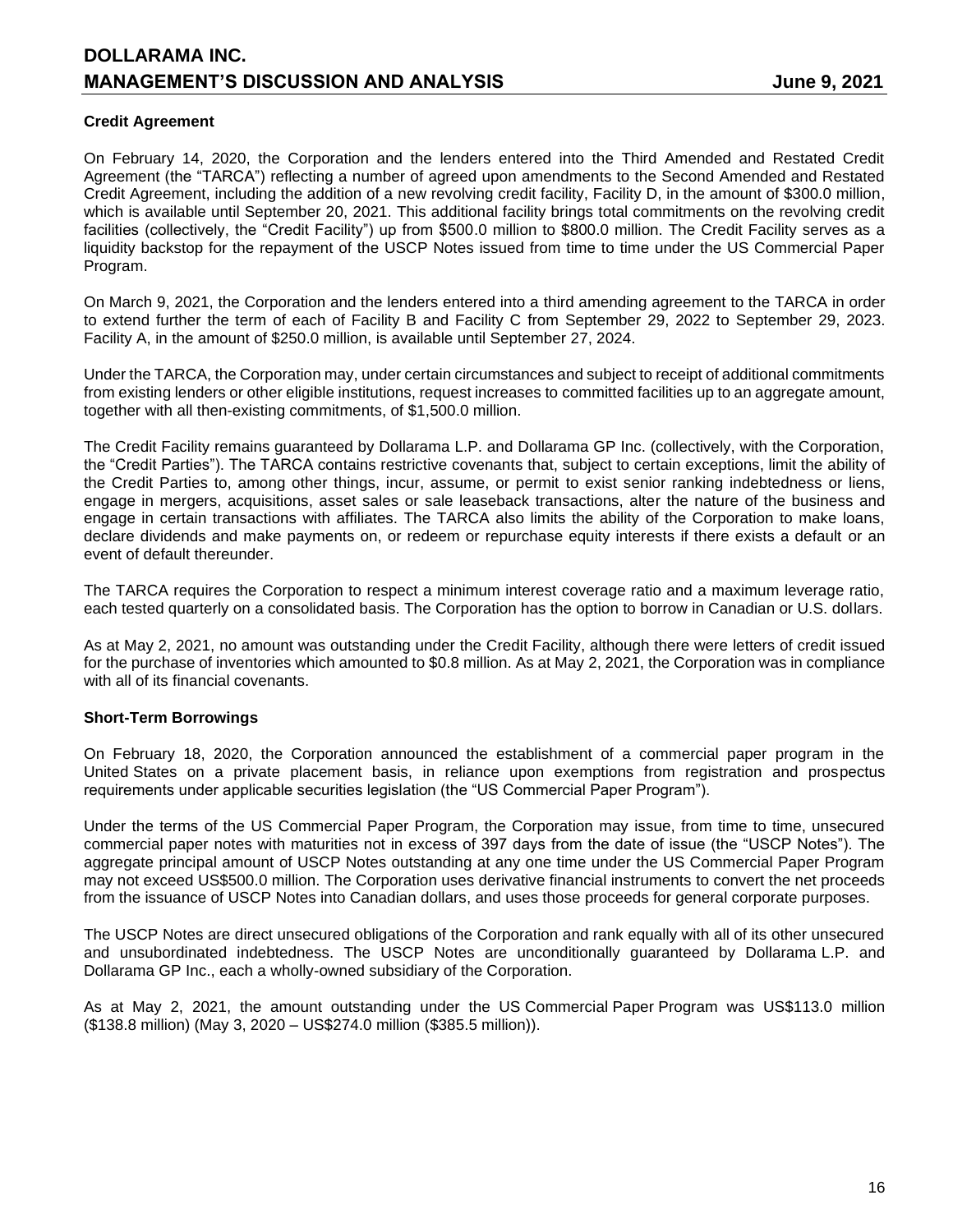# **DOLLARAMA INC. MANAGEMENT'S DISCUSSION AND ANALYSIS State of the State of State 3, 2021**

### *Contractual Obligations, Off-Balance Sheet Arrangements and Commitments*

The table below analyzes the Corporation's non-derivative financial liabilities into relevant maturity groupings based on the remaining period from the statement of financial position date to the contractual maturity date. The amounts disclosed in the table are the contractual undiscounted cash flows as at May 2, 2021. Trade payable and accrued liabilities exclude liabilities that are not contractual (such as income tax liabilities created as a result of statutory requirements imposed by governments).

| (dollars in thousands)                | Less than<br>3 months | 3 months<br>to 1 year | 1-5 years | Over<br>5 years | <b>Total</b> |
|---------------------------------------|-----------------------|-----------------------|-----------|-----------------|--------------|
|                                       |                       |                       |           |                 | S            |
| Trade payable and accrued liabilities | 188,685               |                       |           |                 | 188,685      |
| Dividend payable                      | 15,501                |                       |           |                 | 15,501       |
| Lease liabilities (1)                 | 73,768                | 175,016               | 787,866   | 803,369         | 1,840,019    |
| Principal repayment on:               |                       |                       |           |                 |              |
| 1.505% Fixed Rate Notes               |                       |                       |           | 300,000         | 300,000      |
| 3.55% Fixed Rate Notes                |                       |                       | 500,000   |                 | 500,000      |
| 2.203% Fixed Rate Notes               |                       |                       | 250,000   |                 | 250,000      |
| 2.337% Fixed Rate Notes               | 525,000               |                       |           |                 | 525,000      |
| <b>USCP Notes</b>                     | 139,626               |                       |           |                 | 139,626      |
| Interest payments on:                 |                       |                       |           |                 |              |
| 1.505% Fixed Rate Notes               |                       | 4,515                 | 18,060    | 6,773           | 29,348       |
| 3.55% Fixed Rate Notes                | 8,875                 | 8,875                 | 35,500    |                 | 53,250       |
| 2.203% Fixed Rate Notes               | 2,754                 | 2,754                 | 5,507     |                 | 11,015       |
| 2.337% Fixed Rate Notes               | 6,135                 |                       |           |                 | 6,135        |
|                                       | 960.344               | 191,160               | 1,596,933 | 1,110,142       | 3,858,579    |
|                                       |                       |                       |           |                 |              |

(1) Represent the basic annual rent and other charges paid to landlords that are fixed or that vary based on an index or a rate.

The following table summarizes the Corporation's off-balance sheet arrangements, letters of credit, and commitments as at May 2, 2021.

| (dollars in thousands) | <b>Less than 3</b><br>months | კ months to<br>vear | 1-5 vears | Over 5<br>vears | Total |
|------------------------|------------------------------|---------------------|-----------|-----------------|-------|
| Letters of credit      | 538                          | 130                 | 137       |                 | 805   |

Other than letters of credit, the Corporation has no other off-balance sheet arrangements or commitments.

### *Financial Instruments*

The Corporation uses derivative financial instruments such as foreign exchange forward contracts and zero cost collar contracts to mitigate the risk associated with fluctuations in the U.S. dollar against the Canadian dollar as well as bond forward contracts to mitigate the risk associated with fluctuations in interest rates. These derivative financial instruments are used for risk management purposes and are designated as hedges of future forecasted purchases of merchandise or hedges of U.S. dollar borrowings converted into Canadian dollar borrowings under the US Commercial Paper Program and, in the case of bond forward contracts, as hedges of interest rates of future note issuances.

Currency hedging entails a risk of illiquidity and, to the extent that the U.S. dollar depreciates against the Canadian dollar, hedging arrangements may have the effect of limiting or reducing the total returns to the Corporation if purchases at hedged rates result in lower margins than otherwise earned if purchases had been made at spot rates. Interest rate hedging also entails a risk of illiquidity and, to the extent that interest rates decrease, hedging arrangements may have the effect of limiting or reducing the total returns to the Corporation if the issuance of notes at hedged rates results in lower profitability than otherwise earned if notes had been issued at spot rates.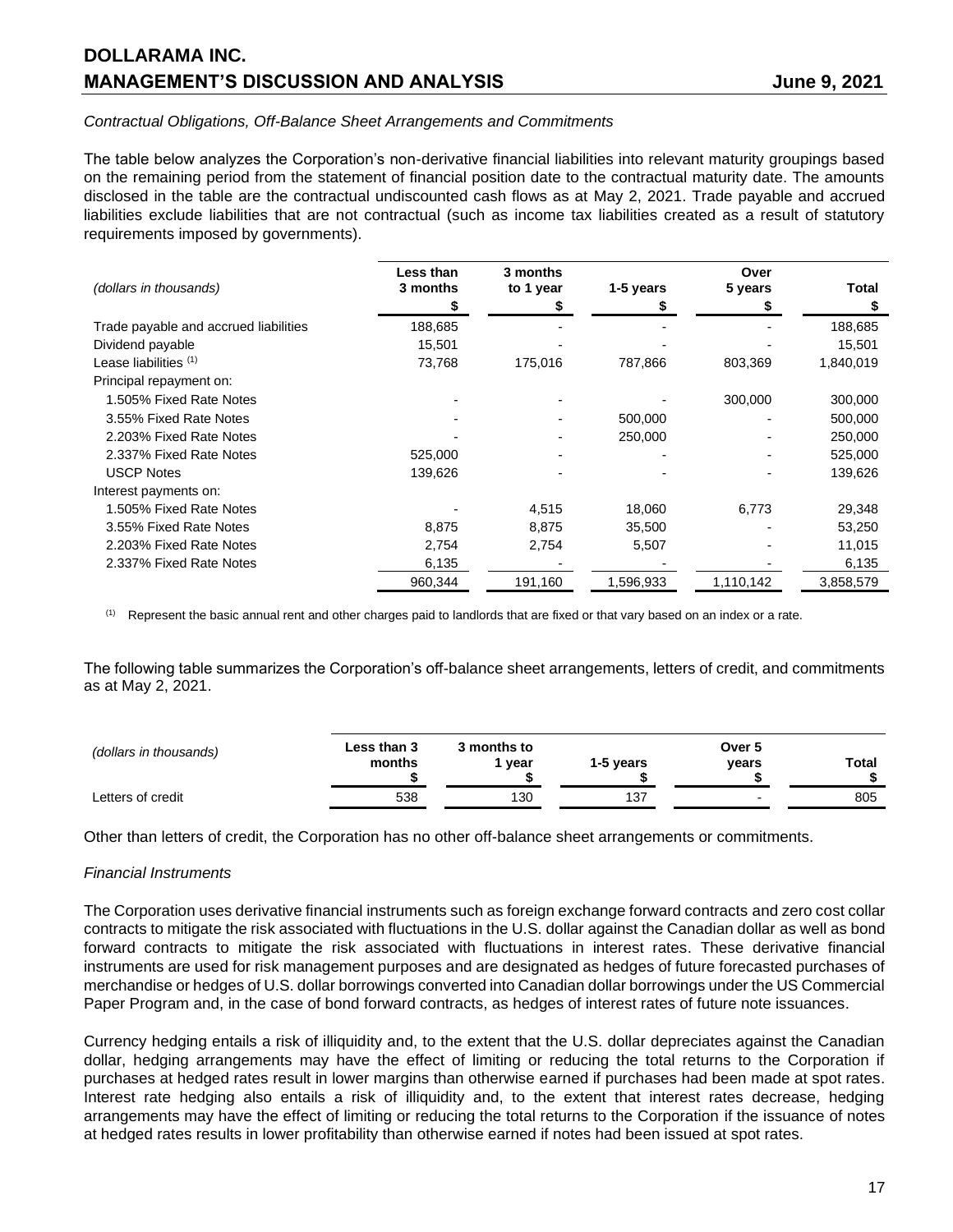The Corporation entered into bond forward sale derivatives in May 2021 to manage its exposure to interest rate risk on the upcoming refinancing of the 2.337% Fixed Rates Notes maturing July 22, 2021. These derivatives are also designated as hedging instruments and are recorded on the consolidated statement of financial position at fair value. The effective portion of the change in fair value of the derivatives is recorded to other comprehensive income, and will be reclassified to net earnings over the same period as the hedged interest payments are recorded in earnings. The hedged risk is defined as the variability in cash flows associated with coupons paid on the debt to be issued attributable to movements in the CAD benchmark rate. The CAD benchmark rate consists of the interpolated yield of Government of Canada bond curve with a term corresponding to the expected debt. Cash flows related to the expected bond's credit spread over the CAD benchmark are not designated as part of the hedging relationship.

The Corporation documents the relationship between hedging instruments and hedged items, as well as its risk management objectives and strategies for undertaking hedge transactions. Derivative financial instruments designated as hedging instruments are recorded at fair value, determined using market prices and other observable inputs.

For a description of the derivative financial instruments of the Corporation, refer to Note 10 of the Corporation's unaudited condensed interim consolidated financial statements for first quarter ended May 2, 2021 and to Note 3 and Note 14 of the Corporation's Fiscal 2021 annual audited consolidated financial statements.

## **Related Party Transactions**

## *Property Leases*

As at May 2, 2021, the Corporation leased 19 stores, five warehouses and its head office from entities controlled by the Rossy family pursuant to long-term lease agreements. Rental payments associated with these related-party leases are measured at cost, which equals fair value, being the amount of consideration established at market terms.

As at May 2, 2021, the outstanding balance of lease liabilities owed to entities controlled by the Rossy family totalled \$40.7 million (January 31, 2021 – \$44.1 million).

Rental expenses charged by entities controlled by the Rossy family but not included in lease liabilities totalled \$1.8 million for the first quarter ended May 2, 2021 (May 3, 2020 – \$1.7 million).

## *Dollarcity*

In 2013, Dollarama International, the Corporation's wholly-owned subsidiary, entered into the LSA. As at May 2, 2021, the account receivable from Dollarcity for the goods sold, assets licensed, and services provided under the LSA totalled \$17.5 million (January 31, 2021 – \$14.8 million), which amount is partly guaranteed by a letter of credit up to US\$10.0 million (\$12.3 million) (January 31, 2021 – US\$10.0 million (\$12.8 million)). For the first quarter ended May 2, 2021, the goods sold to Dollarcity that are shipped directly from the Corporation's warehouses amounted to \$8.2 million (May 3, 2020 – \$4.7 million).

Under the Stockholders Agreement dated August 14, 2019, Dollarcity's founding stockholders have a put right pursuant to which they can require, in certain circumstances, that Dollarama International purchase shares of Dollarcity held by them at fair market value. This right is exercisable in the ordinary course commencing on October 1, 2022, and is subject to certain transaction size thresholds, required ownership thresholds and freeze periods, among other conditions and restrictions. This right may also be exercised upon the occurrence of certain extraordinary events, including a change in control of the Corporation and a sale of Dollarcity.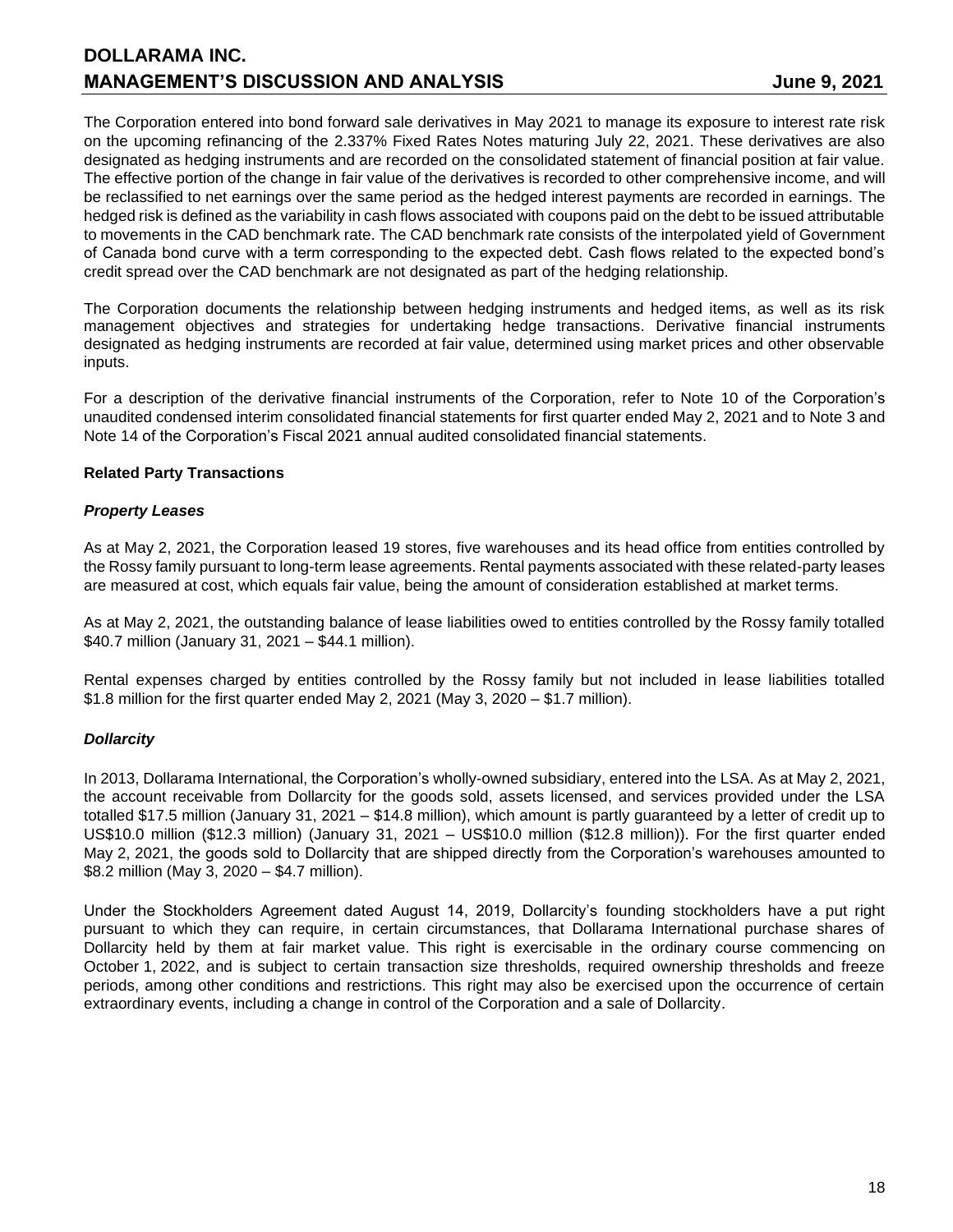# **DOLLARAMA INC. MANAGEMENT'S DISCUSSION AND ANALYSIS State of the State of State 3, 2021**

### **New accounting standards**

### *New accounting standards announced but not yet adopted*

On March 31, 2021, the IASB extended by 12 months the availability of the practical expedient issued in May 2020 which relieves lessees from assessing whether a COVID-19-related rent concession is a lease modification. The 2021 amendments are effective for annual reporting periods beginning on or after April 1, 2021. Early adoption is permitted. Application of the practical expedient and its extension did not have an impact on the financial results of the Corporation.

### **Critical Accounting Estimates and Judgments**

The preparation of financial statements requires management to make estimates and assumptions using judgment that affect the application of accounting policies and the reported amounts of assets and liabilities, income and expenses during the reporting period. Estimates and other judgments are continually evaluated and are based on management's experience and other factors, including expectations about future events that are believed to be reasonable under the circumstances. Actual results may differ from those estimates.

The Corporation's unaudited condensed interim consolidated financial statements have been prepared using the critical accounting estimates and judgments as outlined in Note 5 to the Fiscal 2021 audited consolidated financial statements.

### **Risks and Uncertainties**

Monitoring and improving its operations are constant concerns of the Corporation. In view of this, understanding and managing risks are important parts of the Corporation's strategic planning process. The Board of Directors requires that the Corporation's senior management identify and properly manage the principal risks related to the Corporation's business operations.

The major risks and uncertainties that could materially affect the Corporation's future business results are described in the Corporation's annual MD&A and annual information form for Fiscal 2021 (which are both available on SEDAR at [www.sedar.com\)](http://www.sedar.com/) and are divided into the following categories:

- risks related to business operations;  $\bullet$  technology risks;
- 
- 
- 
- 
- financial risks; example and corporate structure risks; trategy and corporate structure risks;
- market risks; business continuity risks; and
- human resources risks;  $\bullet$  legal and regulatory risks.

The Corporation manages these risks on an ongoing basis and has put in place certain guidelines with the goal of mitigating these in order to lessen their financial impact, and the Corporation maintains cost-effective, comprehensive insurance coverage against most insurable events. The Corporation also gathers and analyzes economic and competitive data on a regular basis and senior management takes these findings into consideration when making strategic and operational decisions. Despite these guidelines and initiatives, the Corporation cannot provide assurances that any such efforts will be successful.

### **Controls and Procedures and Internal Controls over Financial Reporting**

There were no changes in internal control over financial reporting that occurred during the period beginning on February 1, 2021 and ended on May 2, 2021 that have materially affected or are reasonably likely to materially affect internal control over financial reporting.